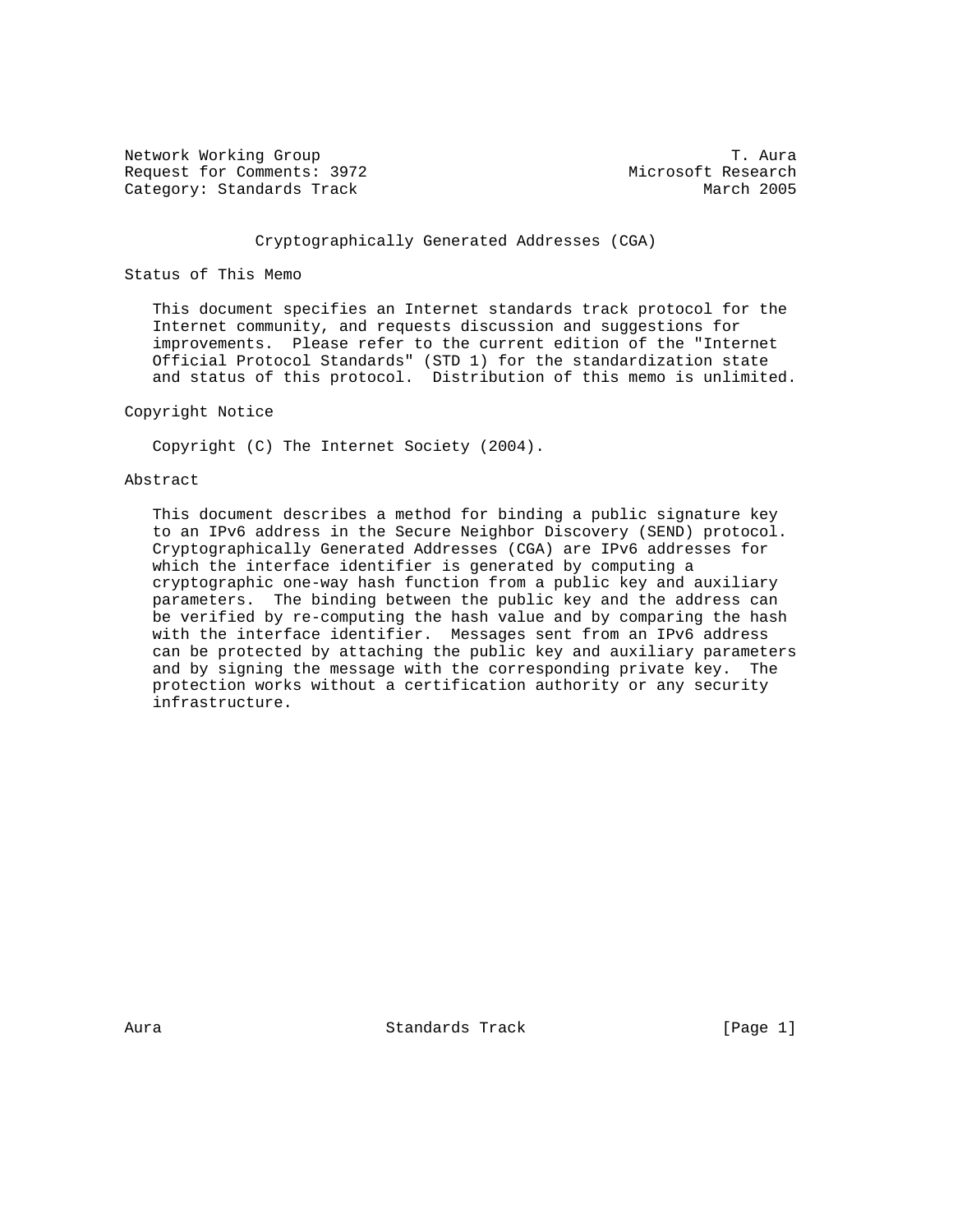Table of Contents

|                | -2                                     |
|----------------|----------------------------------------|
| 2.             |                                        |
| $\mathcal{R}$  | CGA Parameters and Hash Values 5       |
| $4$ .          |                                        |
| 5.             |                                        |
| 6.             |                                        |
| 7 <sub>1</sub> | Security Considerations 12             |
|                | 7.1. Security Goals and Limitations 12 |
|                | 7.2.                                   |
|                | 7.3. Privacy Considerations 15         |
|                | 7.4. Related Protocols 15              |
| 8.             |                                        |
| 9              |                                        |
|                | Normative References 17<br>9 1         |
|                | 9.2. Informative References 18         |
|                |                                        |
|                | Example of CGA Generation. 20<br>A.,   |
|                | <b>B.</b>                              |
|                |                                        |
|                |                                        |
|                |                                        |

## 1. Introduction

 This document specifies a method for securely associating a cryptographic public key with an IPv6 address in the Secure Neighbor Discovery (SEND) protocol [RFC3971]. The basic idea is to generate the interface identifier (i.e., the rightmost 64 bits) of the IPv6 address by computing a cryptographic hash of the public key. The resulting IPv6 address is called a cryptographically generated address (CGA). The corresponding private key can then be used to sign messages sent from the address. An introduction to CGAs and their application to SEND can be found in [Aura03] and [AAKMNR02].

This document specifies:

- o how to generate a CGA from the cryptographic hash of a public key and auxiliary parameters,
- o how to verify the association between the public key and the CGA, and
- o how to sign a message sent from the CGA, and how to verify the signature.

Aura Standards Track [Page 2]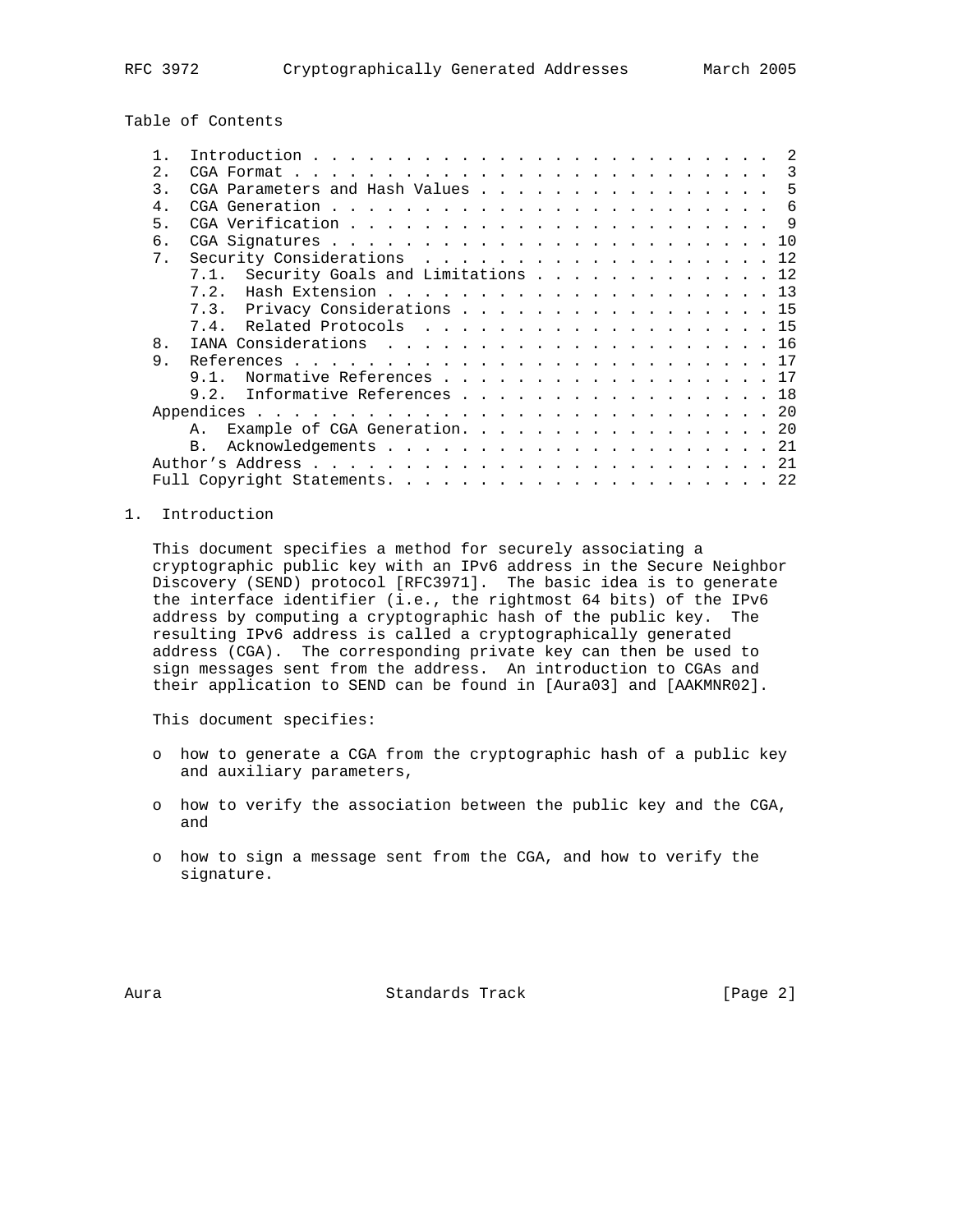To verify the association between the address and the public key, the verifier needs to know the address itself, the public key, and the values of the auxiliary parameters. The verifier can then go on to verify messages signed by the owner of the public key (i.e., the address owner). No additional security infrastructure, such as a public key infrastructure (PKI), certification authorities, or other trusted servers, is needed.

 Note that because CGAs themselves are not certified, an attacker can create a new CGA from any subnet prefix and its own (or anyone else's) public key. However, the attacker cannot take a CGA created by someone else and send signed messages that appear to come from the owner of that address.

 The address format and the CGA parameter format are defined in Sections 2 and 3. Detailed algorithms for generating addresses and for verifying them are given in Sections 4 and 5, respectively. Section 6 defines the procedures for generating and verifying CGA signatures. The security considerations in Section 7 include limitations of CGA-based security, the reasoning behind the hash extension technique that enables effective hash lengths above the 64-bit limit of the interface identifier, the implications of CGAs on privacy, and protection against related-protocol attacks.

 In this document, the key words MUST, MUST NOT, REQUIRED, SHALL, SHALL NOT, SHOULD, SHOULD NOT, RECOMMENDED, MAY, and OPTIONAL are to be interpreted as described in [RFC2119].

2. CGA Format

 When talking about addresses, this document refers to IPv6 addresses in which the leftmost 64 bits of a 128-bit address form the subnet prefix and the rightmost 64 bits of the address form the interface identifier [RFC3513]. We number the bits of the interface identifier starting from bit zero on the left.

 A cryptographically generated address (CGA) has a security parameter (Sec) that determines its strength against brute-force attacks. The security parameter is a three-bit unsigned integer, and it is encoded in the three leftmost bits (i.e., bits 0 - 2) of the interface identifier. This can be written as follows:

Sec = (interface identifier & 0xe000000000000000) >> 61

Aura Standards Track [Page 3]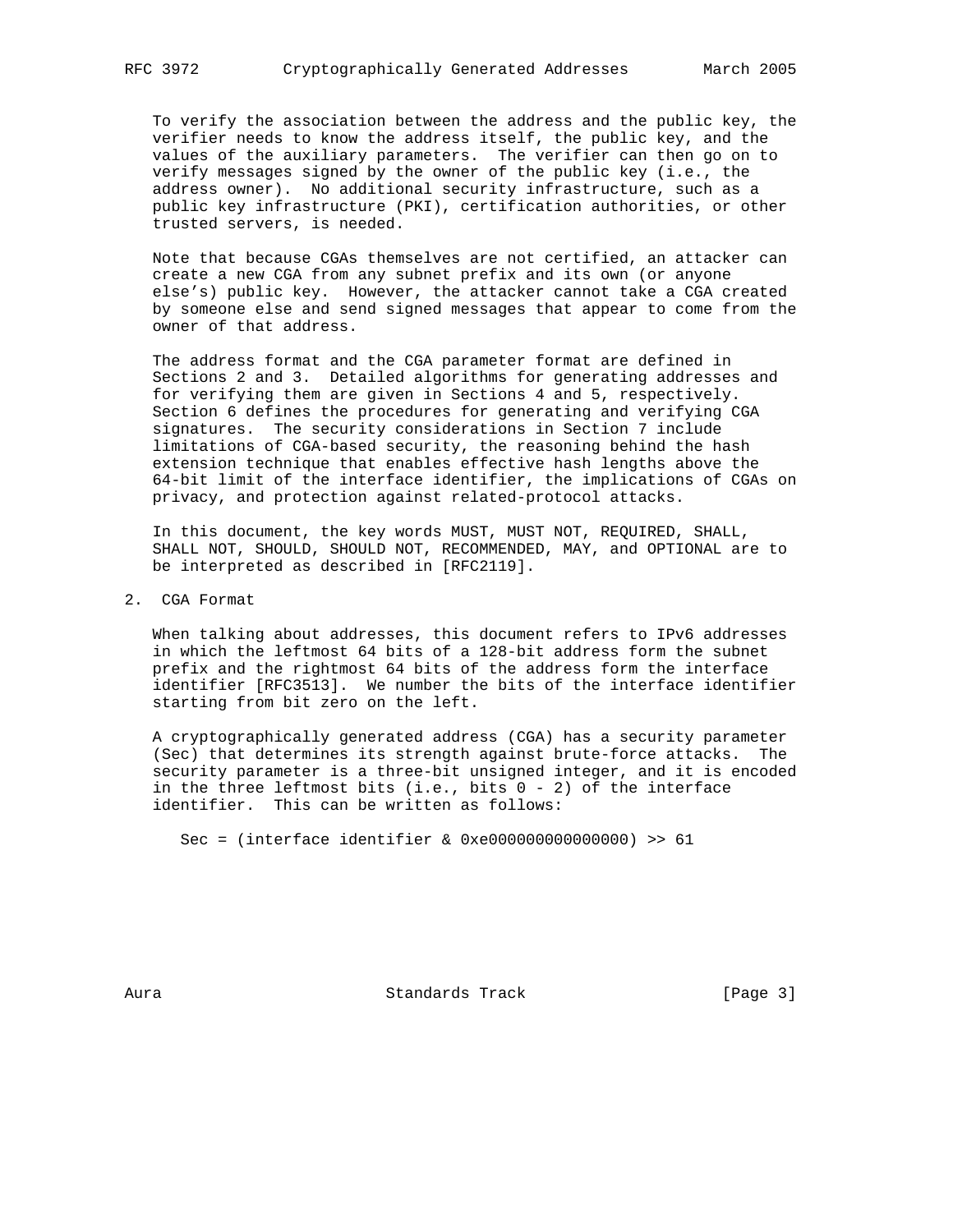The CGA is associated with a set of parameters that consist of a public key and auxiliary parameters. Two hash values Hash1 (64 bits) and Hash2 (112 bits) are computed from the parameters. The formats of the public key and auxiliary parameters, and the way to compute the hash values, are defined in Section 3.

 A cryptographically generated address is defined as an IPv6 address that satisfies the following two conditions:

- o The first hash value, Hash1, equals the interface identifier of the address. Bits 0, 1, 2, 6, and 7 (i.e., the bits that encode the security parameter Sec and the "u" and "g" bits from the standard IPv6 address architecture format of interface identifiers [RFC3513]) are ignored in the comparison.
- o The 16\*Sec leftmost bits of the second hash value, Hash2, are zero.

 The above definition can be stated in terms of the following two bit masks:

 Mask1 (64 bits) = 0x1cffffffffffffff Mask2 (112 bits) = 0x0000000000000000000000000000 if Sec=0, 0xffff000000000000000000000000 if Sec=1, 0xffffffff00000000000000000000 if Sec=2, 0xffffffffffff0000000000000000 if Sec=3, 0xfffffffffffffffffff0000000000000 if Sec=4,  $0xffffffffffffffffffffffffffffff000000000$  if Sec=5, 0xfffffffffffffffffffffffffff0000 if Sec=6, and 0xffffffffffffffffffffffffffff if Sec=7

 A cryptographically generated address is an IPv6 address for which the following two equations hold:

|  |  | Hashl & Maskl == interface identifier & Maskl |  |
|--|--|-----------------------------------------------|--|
|  |  |                                               |  |

Aura Standards Track [Page 4]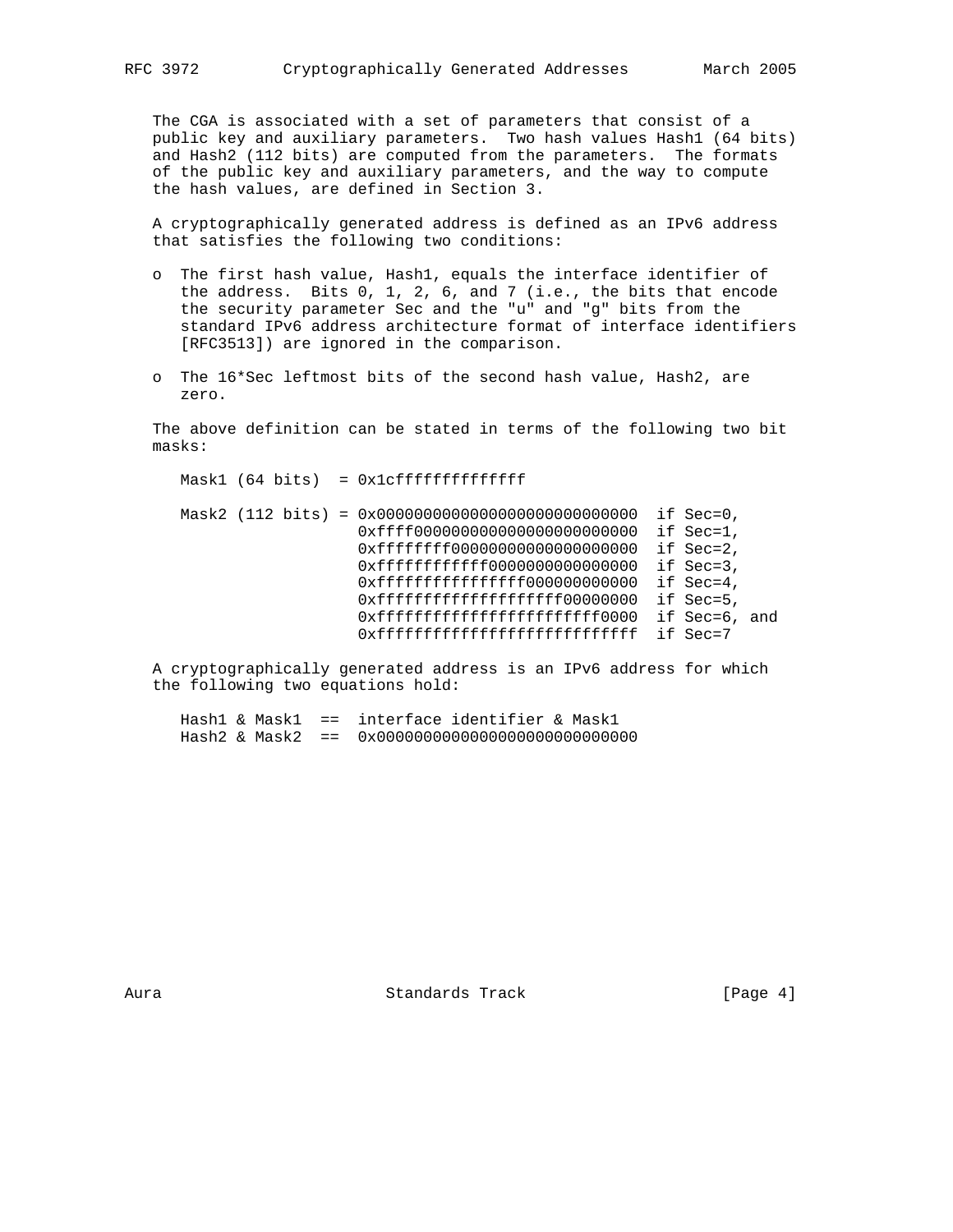# 3. CGA Parameters and Hash Values

 Each CGA is associated with a CGA Parameters data structure, which has the following format:

0  $1$  2 3 0 1 2 3 4 5 6 7 8 9 0 1 2 3 4 5 6 7 8 9 0 1 2 3 4 5 6 7 8 9 0 1 +-+-+-+-+-+-+-+-+-+-+-+-+-+-+-+-+-+-+-+-+-+-+-+-+-+-+-+-+-+-+-+-+ | | + + | | + Modifier (16 octets) + | | + + | | +-+-+-+-+-+-+-+-+-+-+-+-+-+-+-+-+-+-+-+-+-+-+-+-+-+-+-+-+-+-+-+-+ | | Subnet Prefix (8 octets) + | | +-+-+-+-+-+-+-+-+-+-+-+-+-+-+-+-+-+-+-+-+-+-+-+-+-+-+-+-+-+-+-+-+ |Collision Count| | +-+-+-+-+-+-+-+-+ | | | Public Key (variable length) | | +-+-+-+-+-+-+-+-+-+-+-+-+-+-+-+-+-+-+-+-+-+-+-+-+-+-+-+-+-+-+-+-+ | | Extension Fields (optional, variable length) | | +-+-+-+-+-+-+-+-+-+-+-+-+-+-+-+-+-+-+-+-+-+-+-+-+-+-+-+-+-+-+-+-+

## Modifier

 This field contains a 128-bit unsigned integer, which can be any value. The modifier is used during CGA generation to implement the hash extension and to enhance privacy by adding randomness to the address.

## Subnet Prefix

This field contains the 64-bit subnet prefix of the CGA.

#### Collision Count

 This is an eight-bit unsigned integer that MUST be 0, 1, or 2. The collision count is incremented during CGA generation to recover from an address collision detected by duplicate address detection.

Aura Standards Track [Page 5]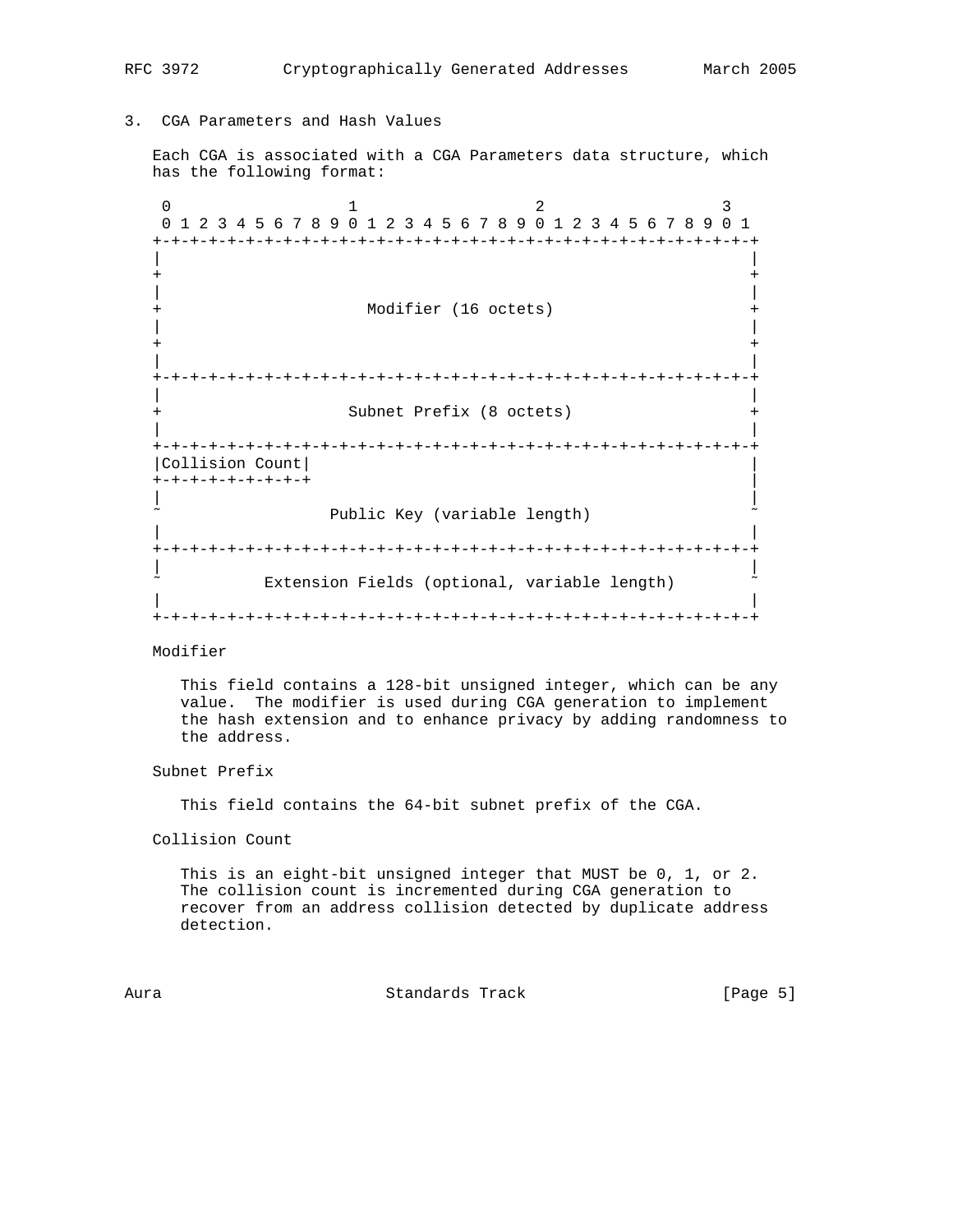#### Public Key

 This is a variable-length field containing the public key of the address owner. The public key MUST be formatted as a DER-encoded [ITU.X690.2002] ASN.1 structure of the type SubjectPublicKeyInfo, defined in the Internet X.509 certificate profile [RFC3280]. SEND SHOULD use an RSA public/private key pair. When RSA is used, the algorithm identifier MUST be rsaEncryption, which is 1.2.840.113549.1.1.1, and the RSA public key MUST be formatted by using the RSAPublicKey type as specified in Section 2.3.1 of RFC 3279 [RFC3279]. The RSA key length SHOULD be at least 384 bits. Other public key types are undesirable in SEND, as they may result in incompatibilities between implementations. The length of this field is determined by the ASN.1 encoding.

## Extension Fields

 This is an optional variable-length field that is not used in the current specification. Future versions of this specification may use this field for additional data items that need to be included in the CGA Parameters data structure. IETF standards action is required to specify the use of the extension fields. Implementations MUST ignore the value of any unrecognized extension fields.

 The two hash values MUST be computed as follows. The SHA-1 hash algorithm [FIPS.180-1.1995] is applied to the CGA Parameters. When Hash1 is computed, the input to the SHA-1 algorithm is the CGA Parameters data structure. The 64-bit Hash1 is obtained by taking the leftmost 64 bits of the 160-bit SHA-1 hash value. When Hash2 is computed, the input is the same CGA Parameters data structure except that the subnet prefix and collision count are set to zero. The 112-bit Hash2 is obtained by taking the leftmost 112 bits of the 160-bit SHA-1 hash value. Note that the hash values are computed over the entire CGA Parameters data structure, including any unrecognized extension fields.

4. CGA Generation

 The process of generating a new CGA takes three input values: a 64-bit subnet prefix, the public key of the address owner as a DER-encoded ASN.1 structure of the type SubjectPublicKeyInfo, and the security parameter Sec, which is an unsigned three-bit integer. The cost of generating a new CGA depends exponentially on the security parameter Sec, which can have values from 0 to 7.

Aura **Standards Track** [Page 6]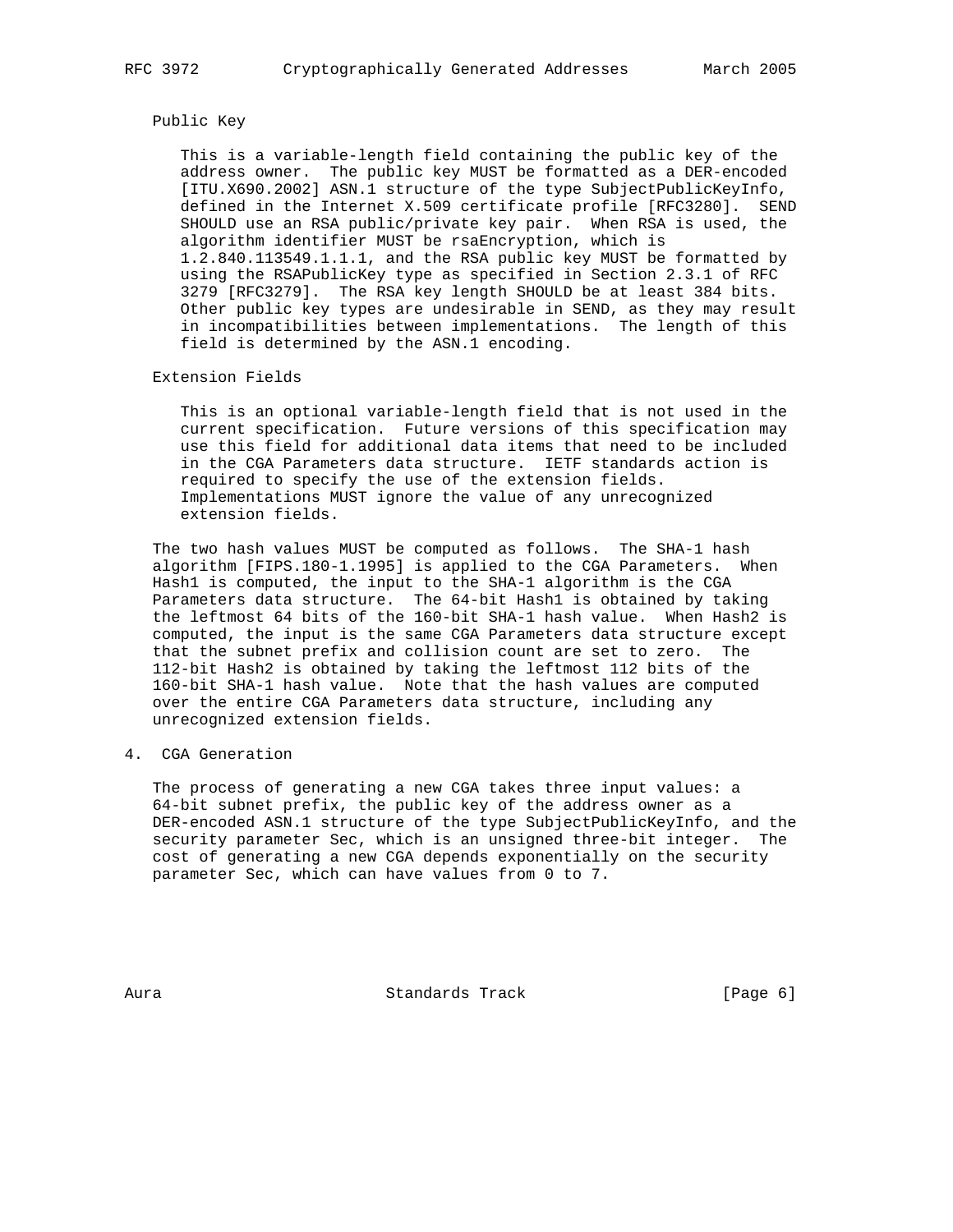A CGA and associated parameters SHOULD be generated as follows:

- 1. Set the modifier to a random or pseudo-random 128-bit value.
- 2. Concatenate from left to right the modifier, 9 zero octets, the encoded public key, and any optional extension fields. Execute the SHA-1 algorithm on the concatenation. Take the 112 leftmost bits of the SHA-1 hash value. The result is Hash2.
- 3. Compare the 16\*Sec leftmost bits of Hash2 with zero. If they are all zero (or if Sec=0), continue with step 4. Otherwise, increment the modifier by one and go back to step 2.
- 4. Set the 8-bit collision count to zero.
- 5. Concatenate from left to right the final modifier value, the subnet prefix, the collision count, the encoded public key, and any optional extension fields. Execute the SHA-1 algorithm on the concatenation. Take the 64 leftmost bits of the SHA-1 hash value. The result is Hash1.
- 6. Form an interface identifier from Hash1 by writing the value of Sec into the three leftmost bits and by setting bits 6 and 7 (i.e., the "u" and "g" bits) to zero.
- 7. Concatenate the 64-bit subnet prefix and the 64-bit interface identifier to form a 128-bit IPv6 address with the subnet prefix to the left and interface identifier to the right, as in a standard IPv6 address [RFC3513].
- 8. Perform duplicate address detection if required, as per [RFC3971]. If an address collision is detected, increment the collision count by one and go back to step 5. However, after three collisions, stop and report the error.
- 9. Form the CGA Parameters data structure by concatenating from left to right the final modifier value, the subnet prefix, the final collision count value, the encoded public key, and any optional extension fields.

 The output of the address generation algorithm is a new CGA and a CGA Parameters data structure.

 The initial value of the modifier in step 1 SHOULD be chosen randomly to make addresses generated from the same public key unlinkable, which enhances privacy (see Section 7.3). The quality of the random number generator does not affect the strength of the binding between

Aura **Standards Track** [Page 7]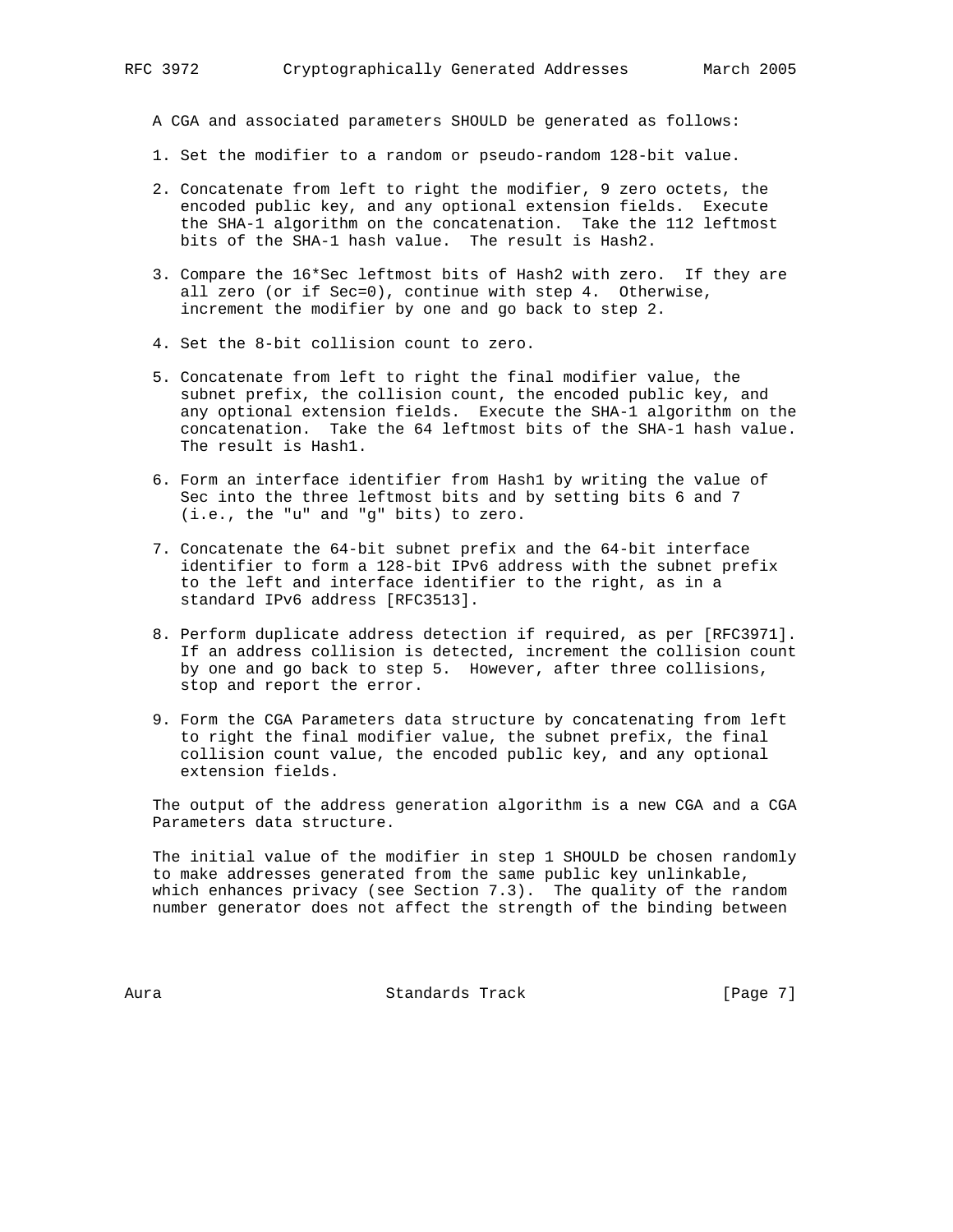the address and the public key. Implementations that have no strong random numbers available MAY use a non-cryptographic pseudo-random number generator initialized with the current time of day.

 For Sec=0, the above algorithm is deterministic and relatively fast. Nodes that implement CGA generation MAY always use the security parameter value Sec=0. If Sec=0, steps 2 - 3 of the generation algorithm can be skipped.

 For Sec values greater than zero, the above algorithm is not guaranteed to terminate after a certain number of iterations. The brute-force search in steps  $2 - 3$  takes  $O(2^{*(16*Sec)})$  iterations to complete. The algorithm has been intentionally designed so that the generation of CGAs with high Sec values is infeasible with current technology.

 Implementations MAY use optimized or otherwise modified versions of the above algorithm for CGA generation. However, the output of any modified versions MUST fulfill the following two requirements. First, the resulting CGA and CGA Parameters data structure MUST be formatted as specified in Sections 2 - 3. Second, the CGA verification procedure defined in Section 5 MUST succeed when invoked on the output of the CGA generation algorithm. Note that some optimizations involve trade-offs between privacy and the cost of address generation.

 One optimization is particularly important. If the subnet prefix of the address changes but the address owner's public key does not, the old modifier value MAY be reused. If it is reused, the algorithm SHOULD be started from step 4. This optimization avoids repeating the expensive search for an acceptable modifier value but may, in some situations, make it easier for an observer to link two addresses to each other.

 Note that this document does not specify whether duplicate address detection should be performed and how the detection is done. Step 8 only defines what to do if some form of duplicate address detection is performed and an address collision is detected.

 Future versions of this specification may specify additional inputs to the CGA generation algorithm that are concatenated as extension fields to the end of the CGA Parameters data structure. No such extension fields are defined in this document.

Aura Standards Track [Page 8]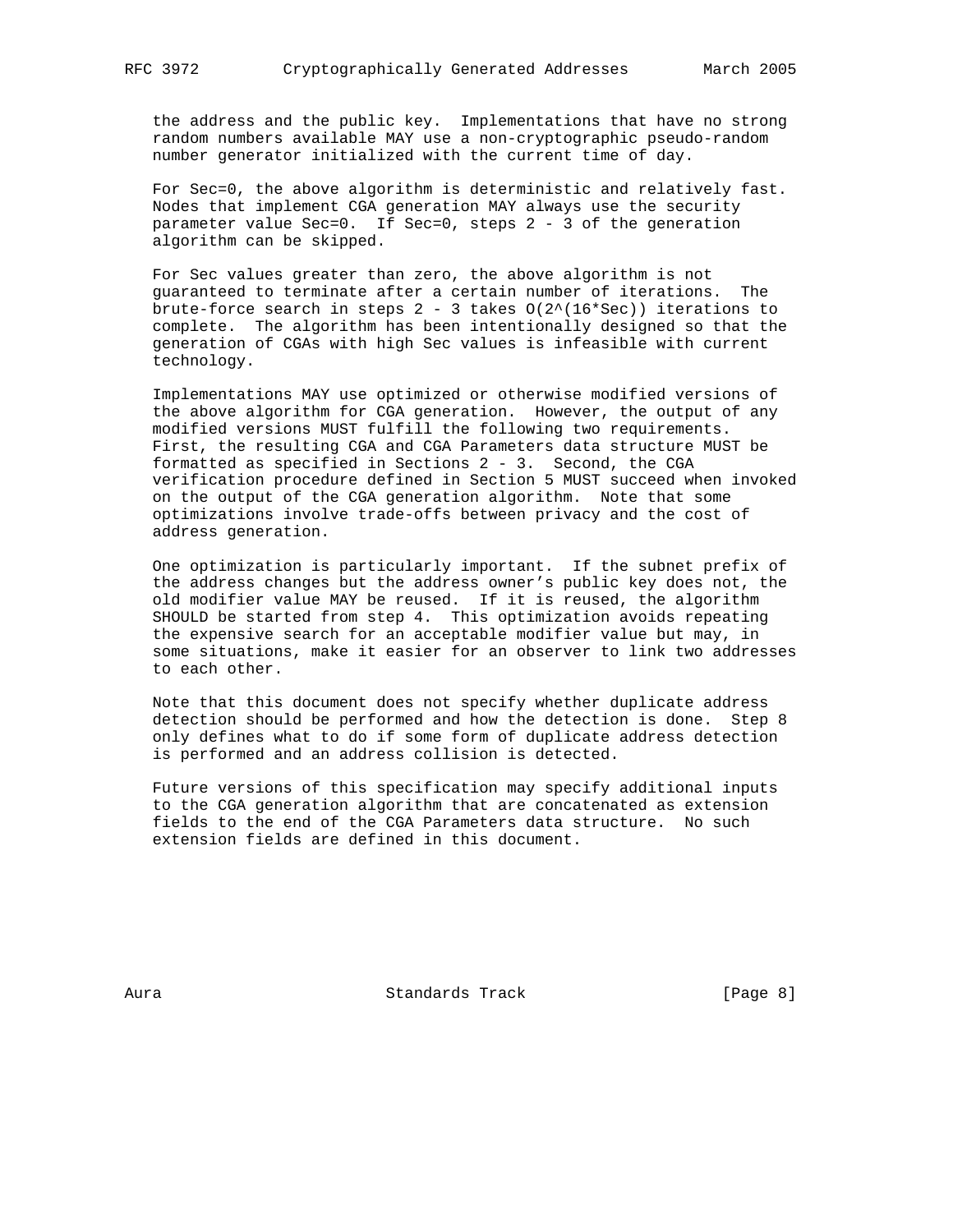## 5. CGA Verification

 CGA verification takes an IPv6 address and a CGA Parameters data structure as input. The CGA Parameters consist of the concatenated modifier, subnet prefix, collision count, public key, and optional extension fields. The verification either succeeds or fails.

The CGA MUST be verified with the following steps:

- 1. Check that the collision count in the CGA Parameters data structure is 0, 1, or 2. The CGA verification fails if the collision count is out of the valid range.
- 2. Check that the subnet prefix in the CGA Parameters data structure is equal to the subnet prefix (i.e., the leftmost 64 bits) of the address. The CGA verification fails if the prefix values differ.
- 3. Execute the SHA-1 algorithm on the CGA Parameters data structure. Take the 64 leftmost bits of the SHA-1 hash value. The result is Hash1.
- 4. Compare Hash1 with the interface identifier (i.e., the rightmost 64 bits) of the address. Differences in the three leftmost bits and in bits 6 and 7 (i.e., the "u" and "g" bits) are ignored. If the 64-bit values differ (other than in the five ignored bits), the CGA verification fails.
- 5. Read the security parameter Sec from the three leftmost bits of the 64-bit interface identifier of the address. (Sec is an unsigned 3-bit integer.)
- 6. Concatenate from left to right the modifier, 9 zero octets, the public key, and any extension fields that follow the public key in the CGA Parameters data structure. Execute the SHA-1 algorithm on the concatenation. Take the 112 leftmost bits of the SHA-1 hash value. The result is Hash2.
- 7. Compare the 16\*Sec leftmost bits of Hash2 with zero. If any one of them is not zero, the CGA verification fails. Otherwise, the verification succeeds. (If Sec=0, the CGA verification never fails at this step.)

 If the verification fails at any step, the execution of the algorithm MUST be stopped immediately. On the other hand, if the verification succeeds, the verifier knows that the public key in the CGA Parameters is the authentic public key of the address owner. The

Aura Standards Track [Page 9]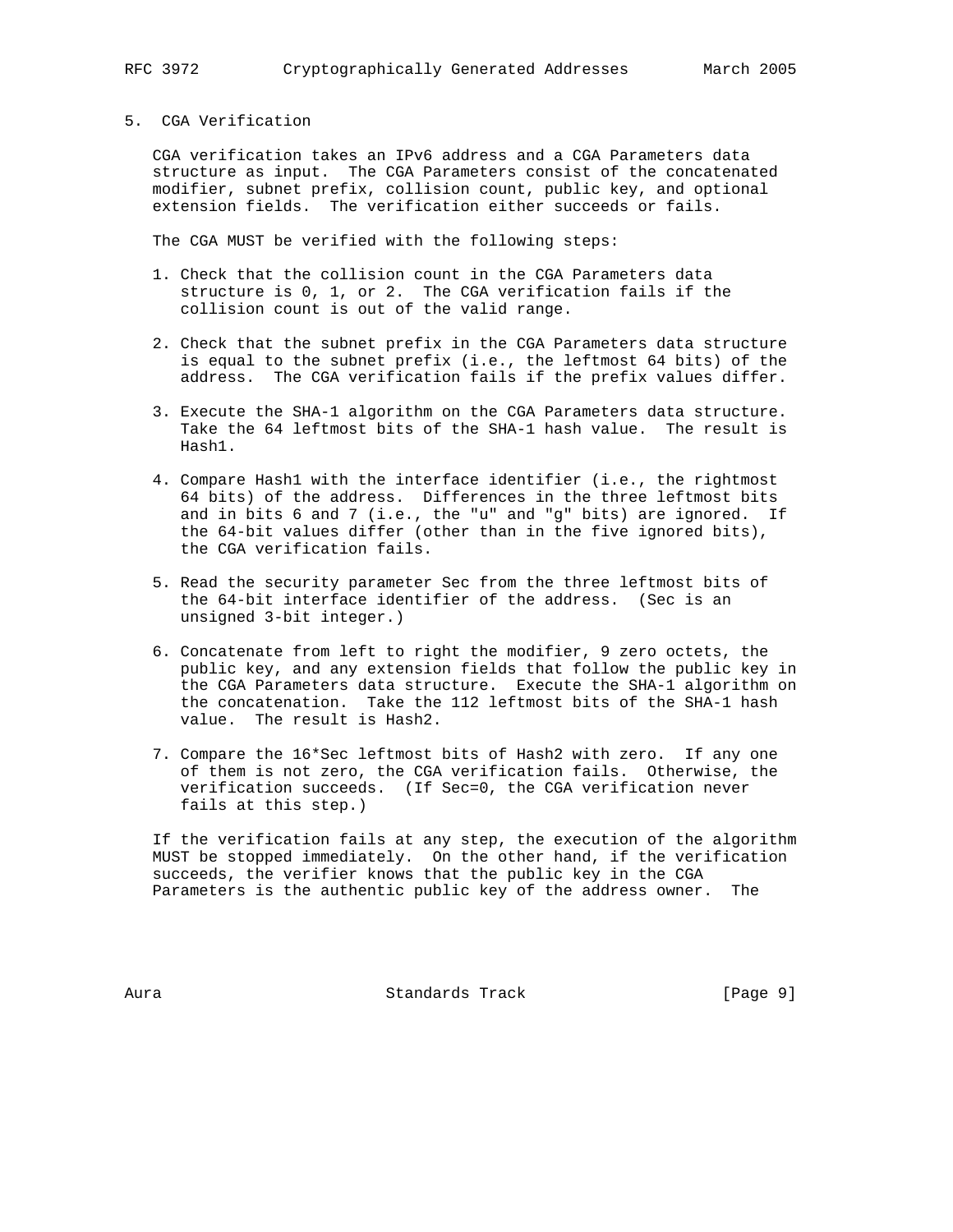verifier can extract the public key by removing 25 octets from the beginning of the CGA Parameters and by decoding the following SubjectPublicKeyInfo data structure.

 Note that the values of bits 6 and 7 (the "u" and "g" bits) of the interface identifier are ignored during CGA verification. In the SEND protocol, after the verification succeeds, the verifier SHOULD process all CGAs in the same way regardless of the Sec, modifier, and collision count values. In particular, the verifier in the SEND protocol SHOULD NOT have any security policy that differentiates between addresses based on the value of Sec. That way, the address generator is free to choose any value of Sec.

 All nodes that implement CGA verification MUST be able to process all security parameter values Sec =  $0, 1, 2, 3, 4, 5, 6, 7$ . The verification procedure is relatively fast and always requires at most two computations of the SHA-1 hash function. If Sec=0, the verification never fails in steps 6 - 7 and these steps can be skipped.

 Nodes that implement CGA verification for SEND SHOULD be able to process RSA public keys that have the algorithm identifier rsaEncryption and, key length between 384 and 2,048 bits. Implementations MAY support longer keys. Future versions of this specification may recommend support for longer keys.

 Implementations of CGA verification MUST ignore the value of any unrecognized extension fields that follow the public key in the CGA Parameters data structure. However, implementations MUST include any such unrecognized data in the hash input when computing Hash1 in step 3 and Hash2 in step 6 of the CGA verification algorithm. This is important to ensure upward compatibility with future extensions.

6. CGA Signatures

 This section defines the procedures for generating and verifying CGA signatures. To sign a message, a node needs the CGA, the associated CGA Parameters data structure, the message, and the private cryptographic key that corresponds to the public key in the CGA Parameters. The node also must have a 128-bit type tag for the message from the CGA Message Type name space.

To sign a message, a node SHOULD do the following:

 o Concatenate the 128-bit type tag (in network byte order) and the message with the type tag to the left and the message to the right. The concatenation is the message to be signed in the next step.

Aura **Brandards Track** [Page 10]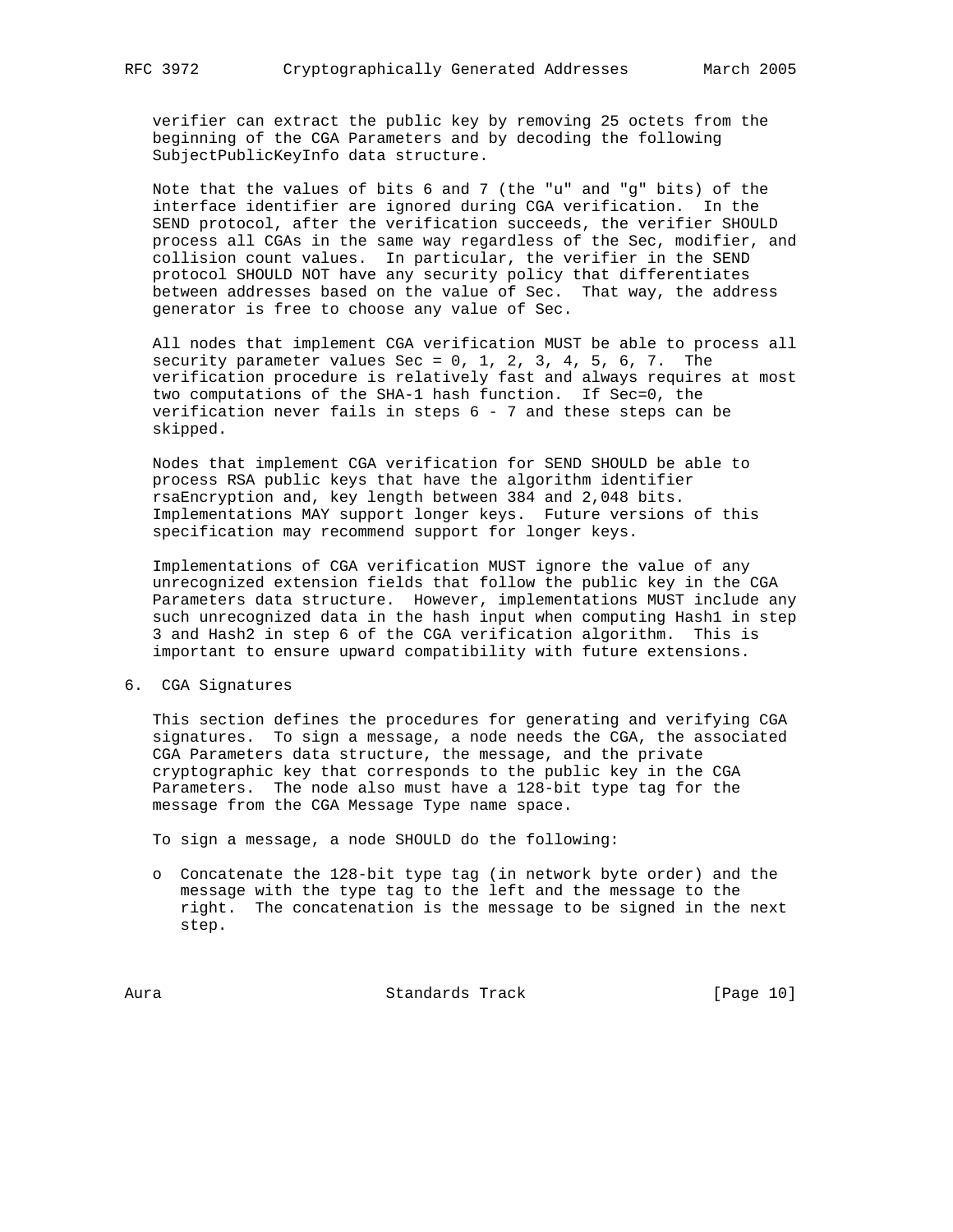o Generate the RSA signature by using the RSASSA-PKCS1-v1\_5 [RFC3447] signature algorithm with the SHA-1 hash algorithm. The private key and the concatenation created above are the inputs to the generation operation.

 The SEND protocol specification [RFC3971] defines several messages that contain a signature in the Signature Option. The SEND protocol specification also defines a type tag from the CGA Message Type name space. The same type tag is used for all the SEND messages that have the Signature Option. This type tag is an IANA-allocated 128 bit integer that has been chosen at random to prevent an accidental type collision with messages of other protocols that use the same public key but that may or may not use IANA-allocated type tags.

 The CGA, the CGA Parameters data structure, the message, and the signature are sent to the verifier. The SEND protocol specification defines how these data items are sent in SEND protocol messages. Note that the 128-bit type tag is not included in the SEND protocol messages because the verifier knows its value implicitly from the ICMP message type field in the SEND message. See the SEND specification [RFC3971] for precise information about how SEND handles the type tag.

 To verify a signature, the verifier needs the CGA, the associated CGA Parameters data structure, the message, and the signature. The verifier also needs to have the 128-bit type tag for the message.

To verify the signature, a node SHOULD do the following:

- o Verify the CGA as defined in Section 5. The inputs to the CGA verification are the CGA and the CGA Parameters data structure.
- o Concatenate the 128-bit type tag and the message with the type tag to the left and the message to the right. The concatenation is the message whose signature is to be verified in the next step.
- o Verify the RSA signature by using the RSASSA-PKCS1-v1\_5 [RFC3447] algorithm with the SHA-1 hash algorithm. The inputs to the verification operation are the public key (i.e., the RSAPublicKey structure from the SubjectPublicKeyInfo structure that is a part of the CGA Parameters data structure), the concatenation created above, and the signature.

 The verifier MUST accept the signature as authentic only if both the CGA verification and the signature verification succeed.

Aura Standards Track [Page 11]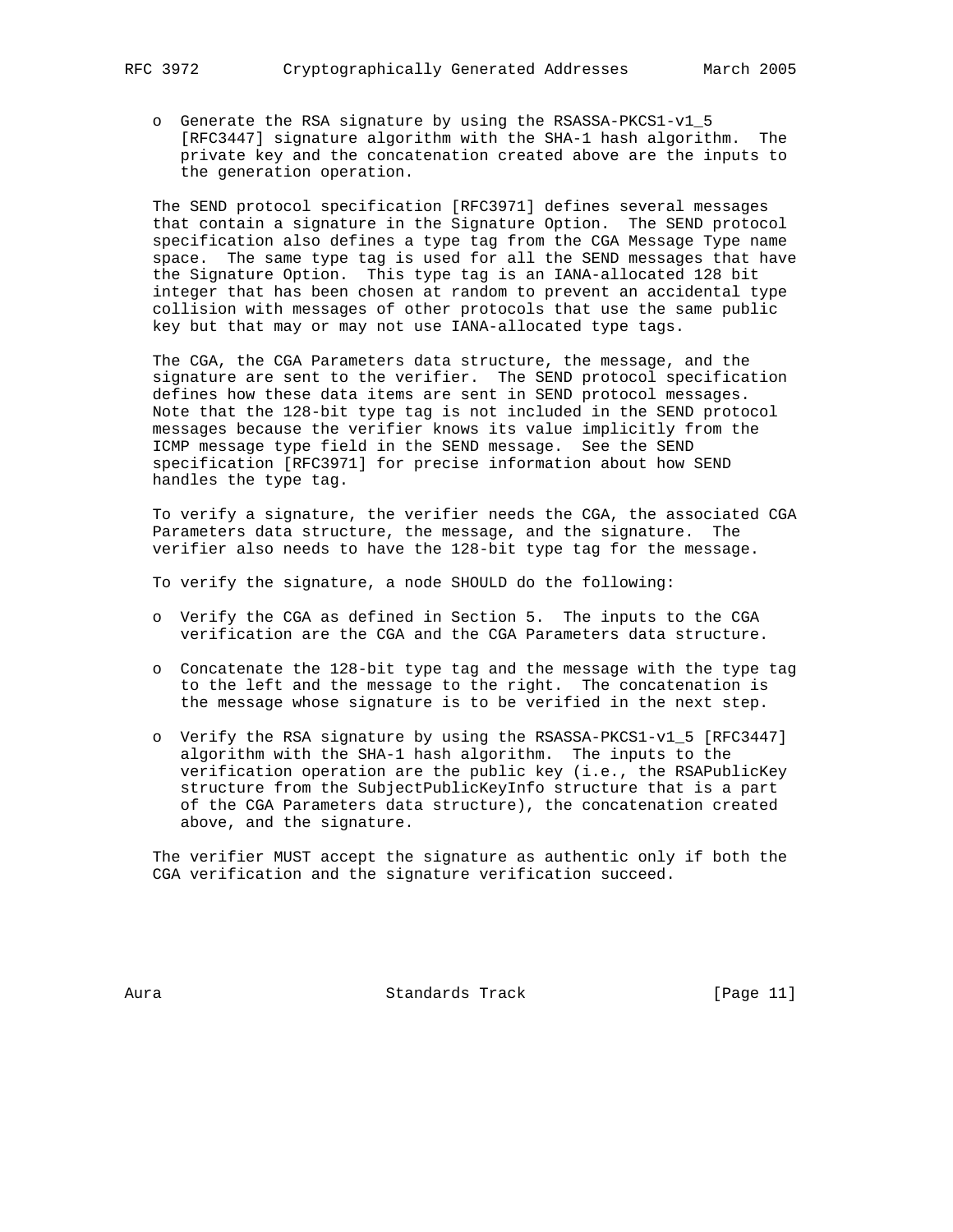#### 7. Security Considerations

7.1. Security Goals and Limitations

 The purpose of CGAs is to prevent stealing and spoofing of existing IPv6 addresses. The public key of the address owner is bound cryptographically to the address. The address owner can use the corresponding private key to assert its ownership and to sign SEND messages sent from the address.

 It is important to understand that an attacker can create a new address from an arbitrary subnet prefix and its own (or someone else's) public key because CGAs are not certified. However, the attacker cannot impersonate somebody else's address. This is because the attacker would have to find a collision of the cryptographic hash value Hash1. (The property of the hash function needed here is called second pre-image resistance [MOV97].)

 For each valid CGA Parameters data structure, there are 4\*(Sec+1) different CGAs that match the value. This is because decrementing the Sec value in the three leftmost bits of the interface identifier does not invalidate the address, and the verifier ignores the values of the "u" and "g" bits. In SEND, this does not have any security or implementation implications.

 Another limitation of CGAs is that there is no mechanism for proving that an address is not a CGA. Thus, an attacker could take someone else's CGA and present it as a non-cryptographically generated address (e.g., as an RFC 3041 address [RFC3041]). An attacker does not benefit from this because although SEND nodes accept both signed and unsigned messages from every address, they give priority to the information in the signed messages.

 The minimum RSA key length required for SEND is only 384 bits. So short keys are vulnerable to integer-factoring attacks and cannot be used for strong authentication or secrecy. On the other hand, the cost of factoring 384-bit keys is currently high enough to prevent most denial-of-service attacks. Implementations that initially use short RSA keys SHOULD be prepared to switch to longer keys when denial-of-service attacks arising from integer factoring become a problem.

 The impact of a key compromise on CGAs depends on the application for which they are used. In SEND, it is not a major concern. If the private signature key is compromised because the SEND node has itself been compromised, the attacker does not need to spoof SEND messages from the node. When it is discovered that a node has been compromised, a new signature key and a new CGA SHOULD be generated.

Aura Standards Track [Page 12]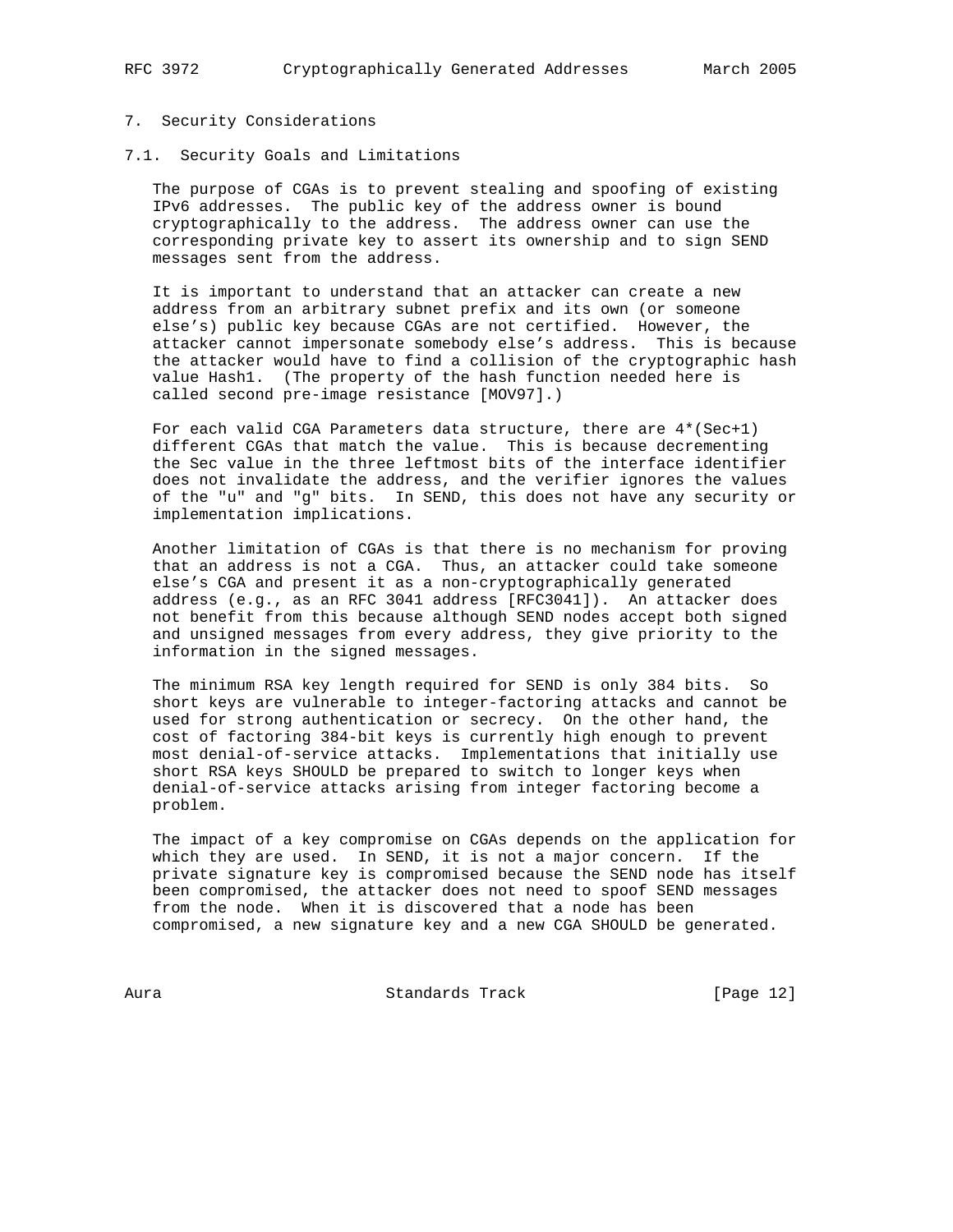On the other hand, if the RSA key is compromised because integer factoring attacks for the chosen key length have become practical, the key has to be replaced with a longer one, as explained above. In either case, the address change effectively revokes the old public key. It is not necessary to have any additional key revocation mechanism or to limit the lifetimes of the signature keys.

## 7.2. Hash Extension

 As computers become faster, the 64 bits of the interface identifier will not be sufficient to prevent attackers from searching for hash collisions. It helps somewhat that we include the subnet prefix of the address in the hash input. This prevents the attacker from using a single pre-computed database to attack addresses with different subnet prefixes. The attacker needs to create a separate database for each subnet prefix. Link-local addresses are, however, left vulnerable because the same prefix is used by all IPv6 nodes.

 To prevent the CGA technology from becoming outdated as computers become faster, the hash technique used to generate CGAs must be extended somehow. The chosen extension technique is to increase the cost of both address generation and brute-force attacks by the same parameterized factor while keeping the cost of address use and verification constant. This also provides protection for link-local addresses. Introduction of the hash extension is the main difference between this document and earlier CGA proposals [OR01][Nik01][MC02].

 To achieve the effective extension of the hash length, the input to the second hash function, Hash2, is modified (by changing the modifier value) until the leftmost 16\*Sec bits of the hash value are zero. This increases the cost of address generation approximately by a factor of 2^(16\*Sec). It also increases the cost of brute-force attacks by the same factor. That is, the cost of creating a CGA Parameters data structure that binds the attacker's public key with somebody else's address is increased from O(2^59) to  $O(2^*(59+16*Sec))$ . The address generator may choose the security parameter Sec depending on its own computational capacity, the perceived risk of attacks, and the expected lifetime of the address. Currently, Sec values between 0 and 2 are sufficient for most IPv6 nodes. As computers become faster, higher Sec values will slowly become useful.

 Theoretically, if no hash extension is used (i.e., Sec=0) and a typical attacker is able to tap into N local networks at the same time, an attack against link-local addresses is N times as efficient as an attack against addresses of a specific network. The effect could be countered by using a slightly higher Sec value for link-

Aura **Standards Track** [Page 13]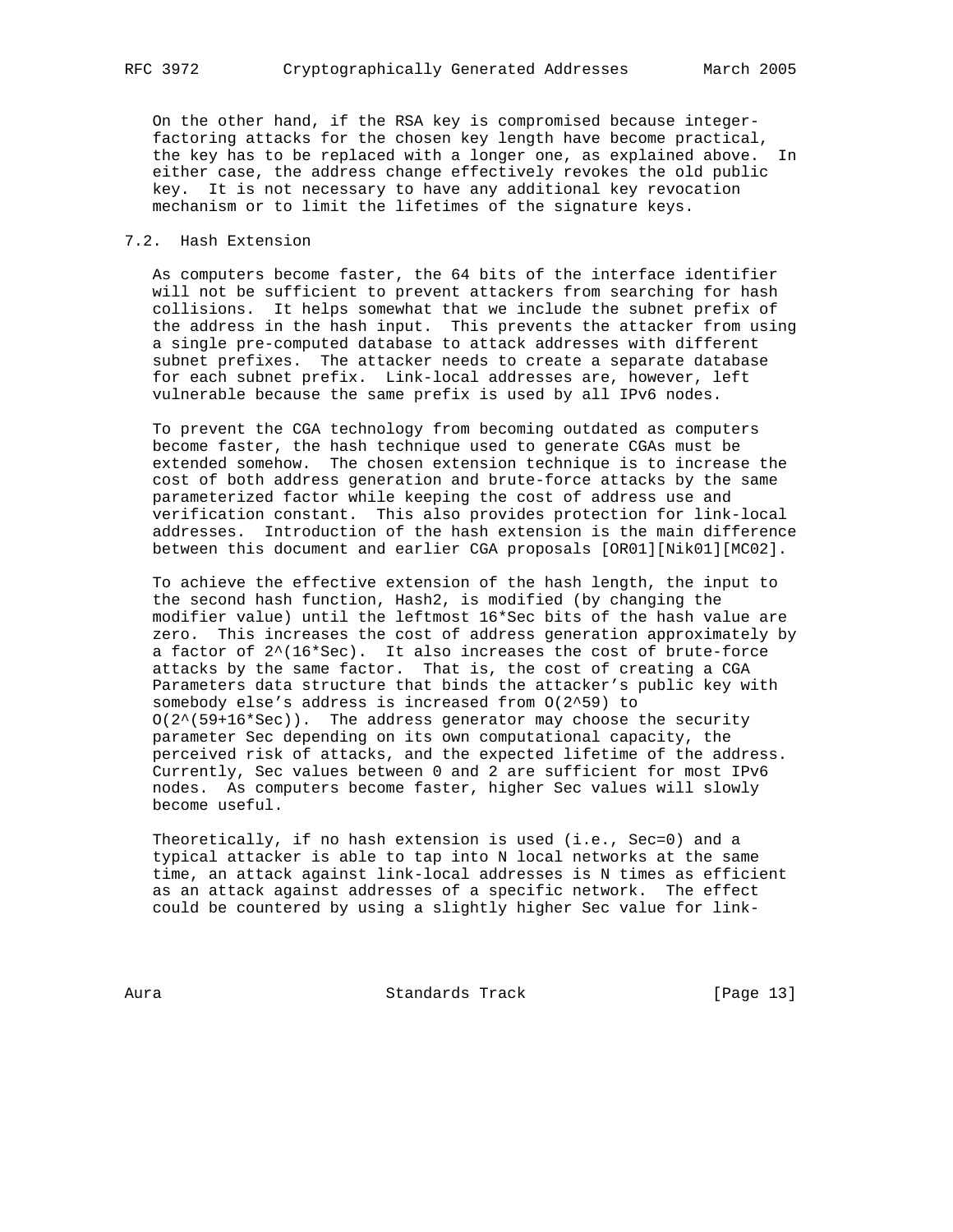local addresses. When higher Sec values (such that 2^(16\*Sec) > N) are used for all addresses, the relative advantage of attacking link-local addresses becomes insignificant.

 The effectiveness of the hash extension depends on the assumption that the computational capacities of the attacker and the address generator will grow at the same (potentially exponential) rate. This is not necessarily true if the addresses are generated on low-end mobile devices, for which the main design goals are to lower cost and decrease size, rather than increase computing power. But there is no reason for doing so. The expensive part of the address generation (steps 1 - 3 of the generation algorithm) may be delegated to a more powerful computer. Moreover, this work can be done in advance or offline, rather than in real time, when a new address is needed.

 To make it possible for mobile nodes whose subnet prefixes change frequently to use Sec values greater than zero, we have decided not to include the subnet prefix in the input of Hash2. The result is weaker than it would be if the subnet prefix were included in the input of both hashes. On the other hand, our scheme is at least as strong as using the hash extension technique without including the subnet prefix in either hash. It is also at least as strong as not using the hash extension but including the subnet prefix. This trade-off was made because mobile nodes frequently move to insecure networks, where they are at the risk of denial-of-service (DoS) attacks (for example, during the duplicate address detection procedure).

 In most networks, the goal of Secure Neighbor Discovery and CGA signatures is to prevent denial-of-service attacks. Therefore, it is usually sensible to start by using a low Sec value and to replace addresses with stronger ones only when denial-of-service attacks based on brute-force search become a significant problem. If CGAs were used as a part of a strong authentication or secrecy mechanism, it might be necessary to start with higher Sec values.

The collision count value is used to modify the input to Hashl if there is an address collision. It is important not to allow collision count values higher than 2. First, it is extremely unlikely that three collisions would occur and the reason is certain to be either a configuration or implementation error or a denial-of service attack. (When the SEND protocol is used, deliberate collisions caused by a DoS attacker are detected and ignored.) Second, an attacker doing a brute-force search to match a given CGA can try all different values of a collision count without repeating the brute-force search for the modifier value. Thus, if higher values are allowed for the collision count, the hash extension technique becomes less effective in preventing brute force attacks.

Aura **Standards Track** [Page 14]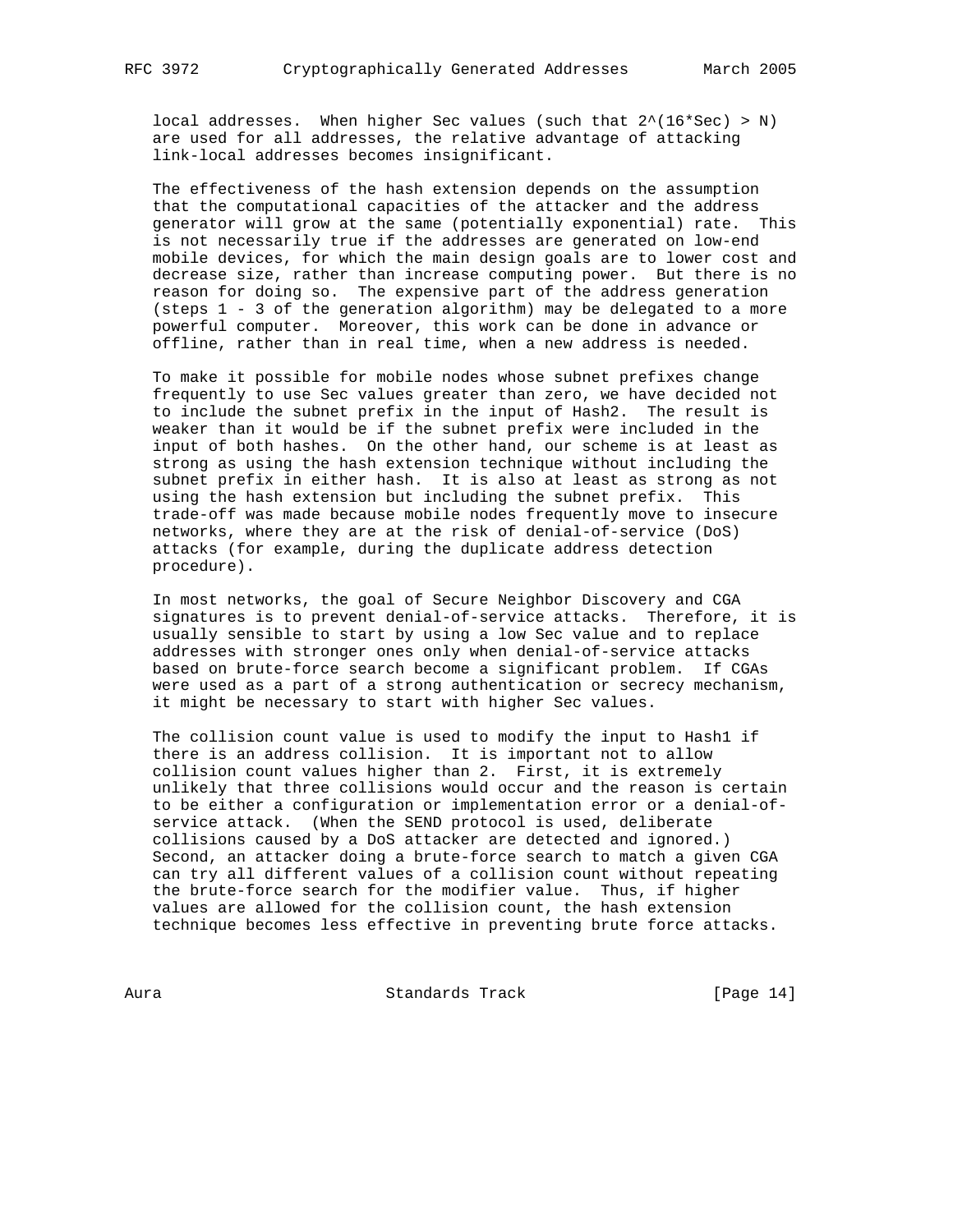# 7.3. Privacy Considerations

 CGAs can give the same level of pseudonymity as the IPv6 address privacy extensions defined in RFC 3041 [RFC3041]. An IP host can generate multiple pseudo-random CGAs by executing the CGA generation algorithm of Section 4 multiple times and by using a different random or pseudo-random initial value for the modifier every time. The host should change its address periodically as in [RFC3041]. When privacy protection is needed, the (pseudo)random number generator used in address generation SHOULD be strong enough to produce unpredictable and unlinkable values. Advice on random number generation can be found in [RFC1750].

 There are two apparent limitations to this privacy protection. However, as will be explained below, neither is very serious.

 First, the high cost of address generation may prevent hosts that use a high Sec value from changing their address frequently. This problem is mitigated because the expensive part of the address generation may be done in advance or offline, as explained in the previous section. It should also be noted that the nodes that benefit most from high Sec values (e.g., DNS servers, routers, and data servers) usually do not require pseudonymity, and the nodes that have high privacy requirements (e.g., client PCs and mobile hosts) are unlikely targets for expensive brute-force DoS attacks and can make do with lower Sec values.

 Second, the public key of the address owner is revealed in the signed SEND messages. This means that if the address owner wants to be pseudonymous toward the nodes in the local links that it accesses, it should generate not only a new address but also a new public key. With typical local-link technologies, however, a node's link-layer address is a unique identifier for the node. As long as the node keeps using the same link-layer address, it makes little sense to change the public key for privacy reasons.

# 7.4. Related Protocols

 Although this document defines CGAs only for the purposes of Secure Neighbor Discovery, other protocols could be defined elsewhere that use the same addresses and public keys. This raises the possibility of related-protocol attacks in which a signed message from one protocol is replayed in another protocol. This means that other protocols (perhaps even those designed without an intimate knowledge of SEND) could endanger the security of SEND. What makes this threat even more significant is that the attacker could create a CGA from someone else's public key and then replay signed messages from a protocol that has nothing to do with CGAs or IP addresses.

Aura **Standards Track** [Page 15]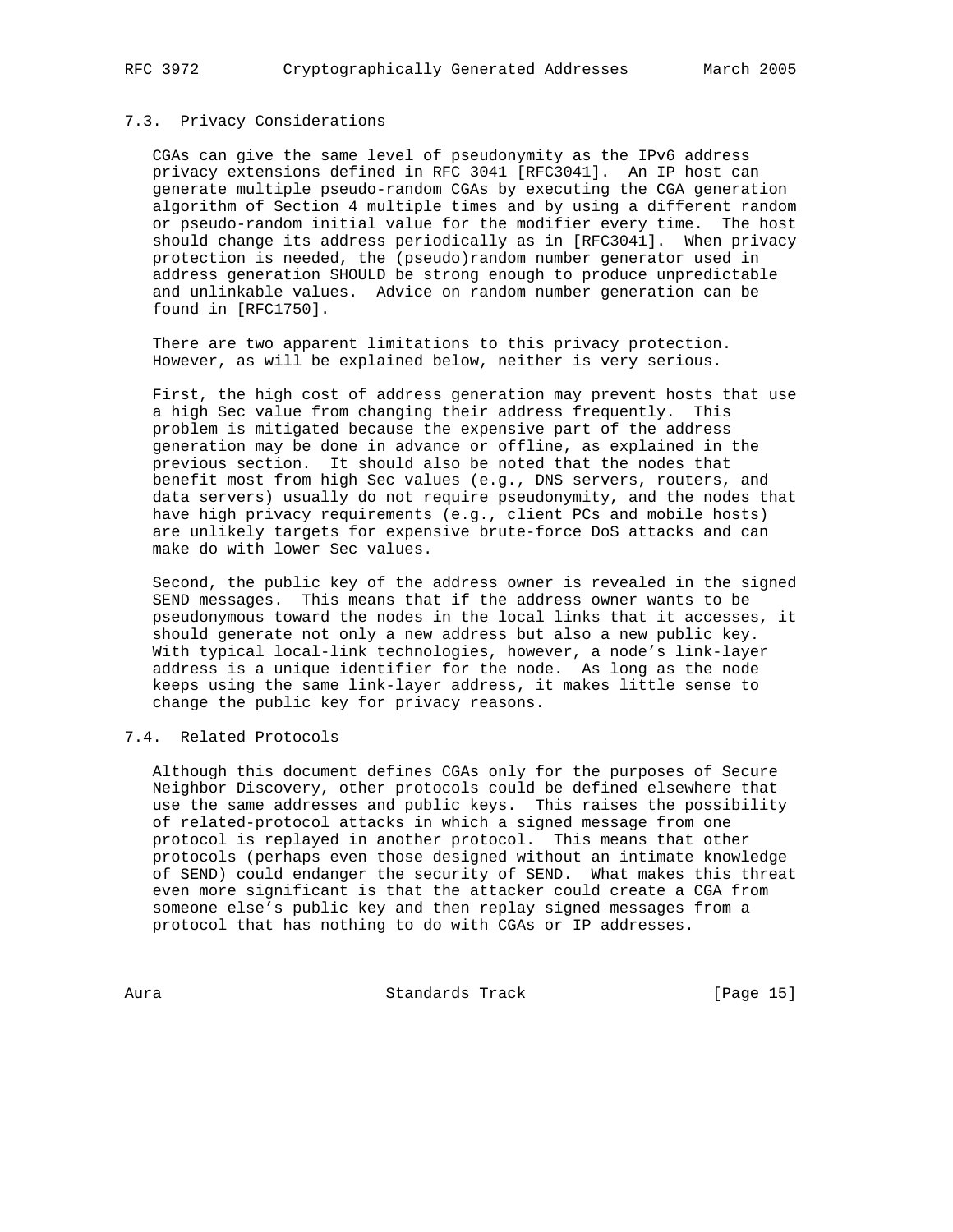To prevent the related-protocol attacks, a type tag is prepended to every message before it is signed. The type tags are 128-bit randomly chosen values, which prevents accidental type collisions with even poorly designed protocols that do not use any type tags. Moreover, the SEND protocol includes the sender's CGA address in all signed messages. This makes it even more difficult for an attacker to take signed messages from some other context and to replay them as SEND messages.

 Finally, a strong cautionary note has to be made about using CGA signatures for purposes other than SEND. First, the other protocols MUST include a type tag and the sender address in all signed messages in the same way that SEND does. Each protocol MUST define its own type tag values as explained in Section 8. Moreover, because of the possibility of related-protocol attacks, the public key MUST be used only for signing, and it MUST NOT be used for encryption. Second, the minimum RSA key length of 384 bits may be too short for many applications and the impact of key compromise on the particular protocol must be evaluated. Third, CGA-based authorization is particularly suitable for securing neighbor discovery [RFC2461] and duplicate address detection [RFC2462] because these are network-layer signaling protocols for which IPv6 addresses are natural endpoint identifiers. In any protocol that uses other identifiers, such as DNS names, CGA signatures alone are not a sufficient security mechanism. There must also be a secure way of mapping the other identifiers to IPv6 addresses. If the goal is not to verify claims about IPv6 addresses, CGA signatures are probably not the right solution.

# 8. IANA Considerations

 This document defines a new CGA Message Type name space for use as type tags in messages that may be signed by using CGA signatures. The values in this name space are 128-bit unsigned integers. Values in this name space are allocated on a First Come First Served basis [RFC2434]. IANA assigns new 128-bit values directly without a review.

 The requester SHOULD generate the new values with a strong random number generator. Continuous ranges of at most 256 values can be requested provided that the 120 most significant bits of the values have been generated with a strong random-number generator.

 IANA does not generate random values for the requester. IANA allocates requested values without verifying the way in which they have been generated. The name space is essentially unlimited, and any number of individual values and ranges of at most 256 values can be allocated.

Aura **Standards Track** [Page 16]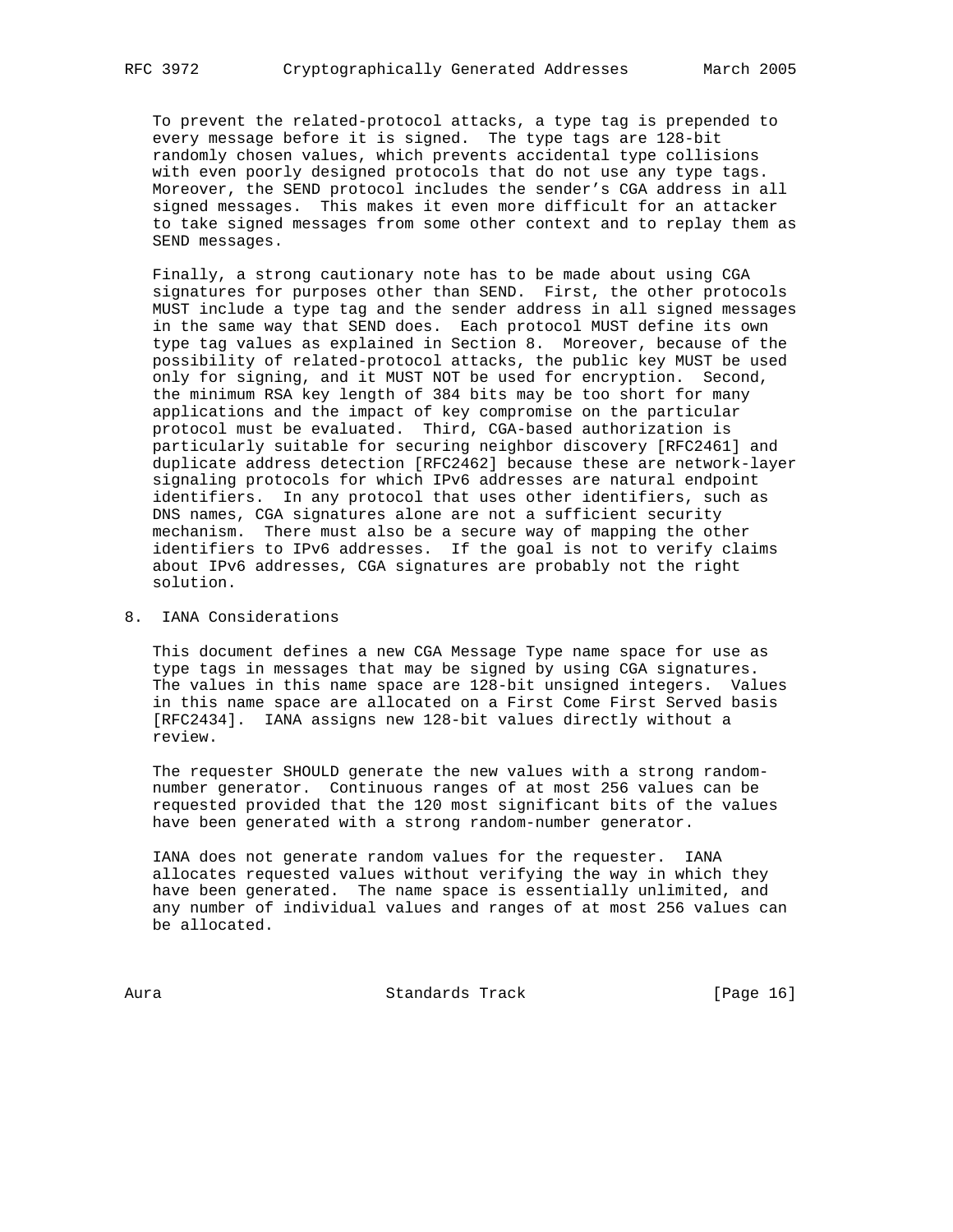CGA Message Type values for private use MAY be generated with a strong random-number generator without IANA allocation.

This document does not define any new values in any name space.

- 9. References
- 9.1. Normative References
	- [RFC3971] Arkko, J., Ed., Kempf, J., Sommerfeld, B., Zill, B., and P. Nikander, "SEcure Neighbor Discovery (SEND)", RFC 3971, March 2005.
	- [RFC3279] Bassham, L., Polk, W., and R. Housley, "Algorithms and Identifiers for the Internet X.509 Public Key Infrastructure Certificate and Certificate Revocation List (CRL) Profile", RFC 3279, April 2002.
	- [RFC2119] Bradner, S., "Key words for use in RFCs to Indicate Requirement Levels", BCP 14, RFC 2119, March 1997.
	- [RFC3513] Hinden, R. and S. Deering, "Internet Protocol Version 6 (IPv6) Addressing Architecture", RFC 3513, April 2003.
	- [RFC3280] Housley, R., Polk, W., Ford, W., and D. Solo, "Internet X.509 Public Key Infrastructure Certificate and Certificate Revocation List (CRL) Profile", RFC 3280, April 2002.
	- [ITU.X690.2002] International Telecommunications Union, "Information Technology - ASN.1 encoding rules: Specification of Basic Encoding Rules (BER), Canonical Encoding Rules (CER) and Distinguished Encoding Rules (DER)", ITU-T Recommendation X.690, July 2002.
	- [RFC3447] Jonsson, J. and B. Kaliski, "Public-Key Cryptography Standards (PKCS) #1: RSA Cryptography Specifications Version 2.1", RFC 3447, February 2003.
	- [RFC2434] Narten, T. and H. Alvestrand, "Guidelines for Writing an IANA Considerations Section in RFCs", BCP 26, RFC 2434, October 1998.

| Aura | Standards Track | [Page 17] |  |
|------|-----------------|-----------|--|
|      |                 |           |  |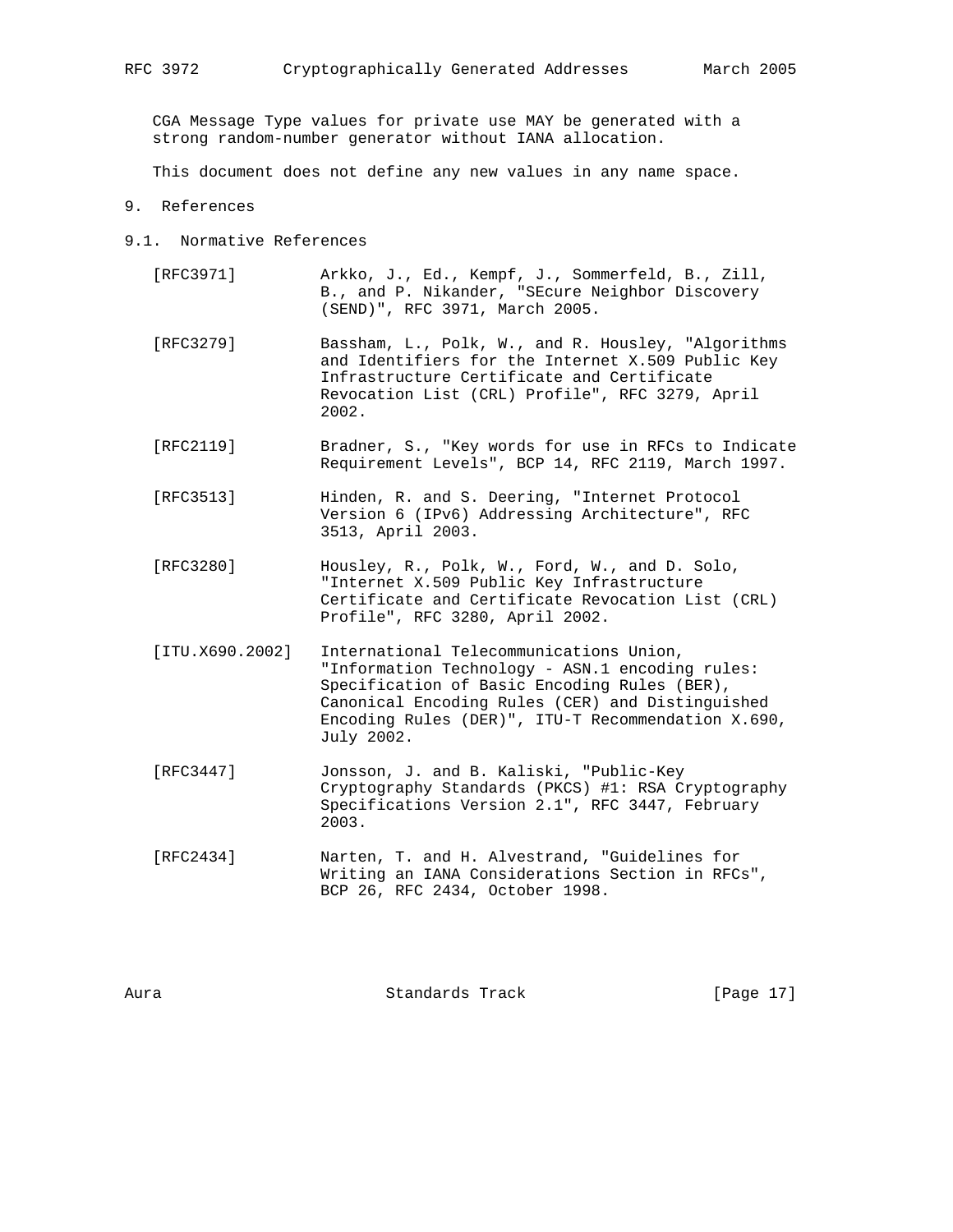[FIPS.180-1.1995] National Institute of Standards and Technology, "Secure Hash Standard", Federal Information Processing Standards Publication FIPS PUB 180-1, April 1995, <http://www.itl.nist.gov/fipspubs/fip180-1.htm>.

## 9.2. Informative References

- [AAKMNR02] Arkko, J., Aura, T., Kempf, J., Mantyla, V., Nikander, P., and M. Roe, "Securing IPv6 neighbor discovery and router discovery", ACM Workshop on Wireless Security (WiSe 2002), Atlanta, GA USA , September 2002.
- [Aura03] Aura, T., "Cryptographically Generated Addresses (CGA)", 6th Information Security Conference (ISC'03), Bristol, UK, October 2003.
- [RFC1750] Eastlake, D., Crocker, S., and J. Schiller, "Randomness Recommendations for Security", RFC 1750, December 1994.
- [MOV97] Menezes, A., van Oorschot, P., and S. Vanstone, "Handbook of Applied Cryptography", CRC Press , 1997.
- [MC02] Montenegro, G. and C. Castelluccia, "Statistically unique and cryptographically verifiable identifiers and addresses", ISOC Symposium on Network and Distributed System Security (NDSS 2002), San Diego, CA USA , February 2002.
- [RFC3041] Narten, T. and R. Draves, "Privacy Extensions for Stateless Address Autoconfiguration in IPv6", RFC 3041, January 2001.
- [RFC2461] Narten, T., Nordmark, E., and W. Simpson, "Neighbor Discovery for IP Version 6 (IPv6)", RFC 2461, December 1998.
- [Nik01] Nikander, P., "A scaleable architecture for IPv6 address ownership", draft-nikander-addr-ownership- 00 (work in progress), March 2001.
- [OR01] O'Shea, G. and M. Roe, "Child-proof authentication for MIPv6 (CAM)", ACM Computer Communications Review 31(2), April 2001.

| Aura | Standards Track | [Page 18] |  |
|------|-----------------|-----------|--|
|      |                 |           |  |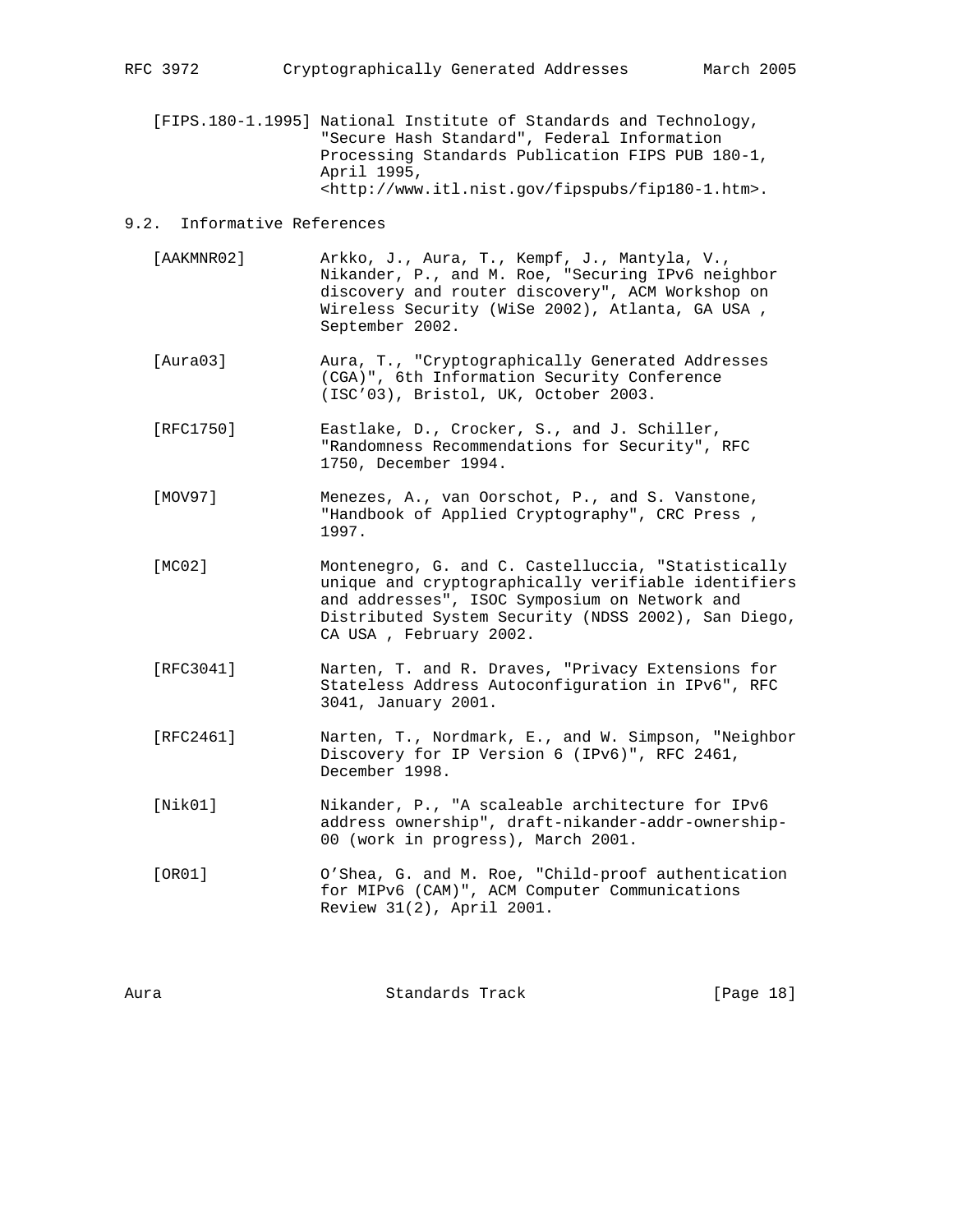[RFC2462] Thomson, S. and T. Narten, "IPv6 Stateless Address Autoconfiguration", RFC 2462, December 1998.

Aura **Bandards Track** [Page 19]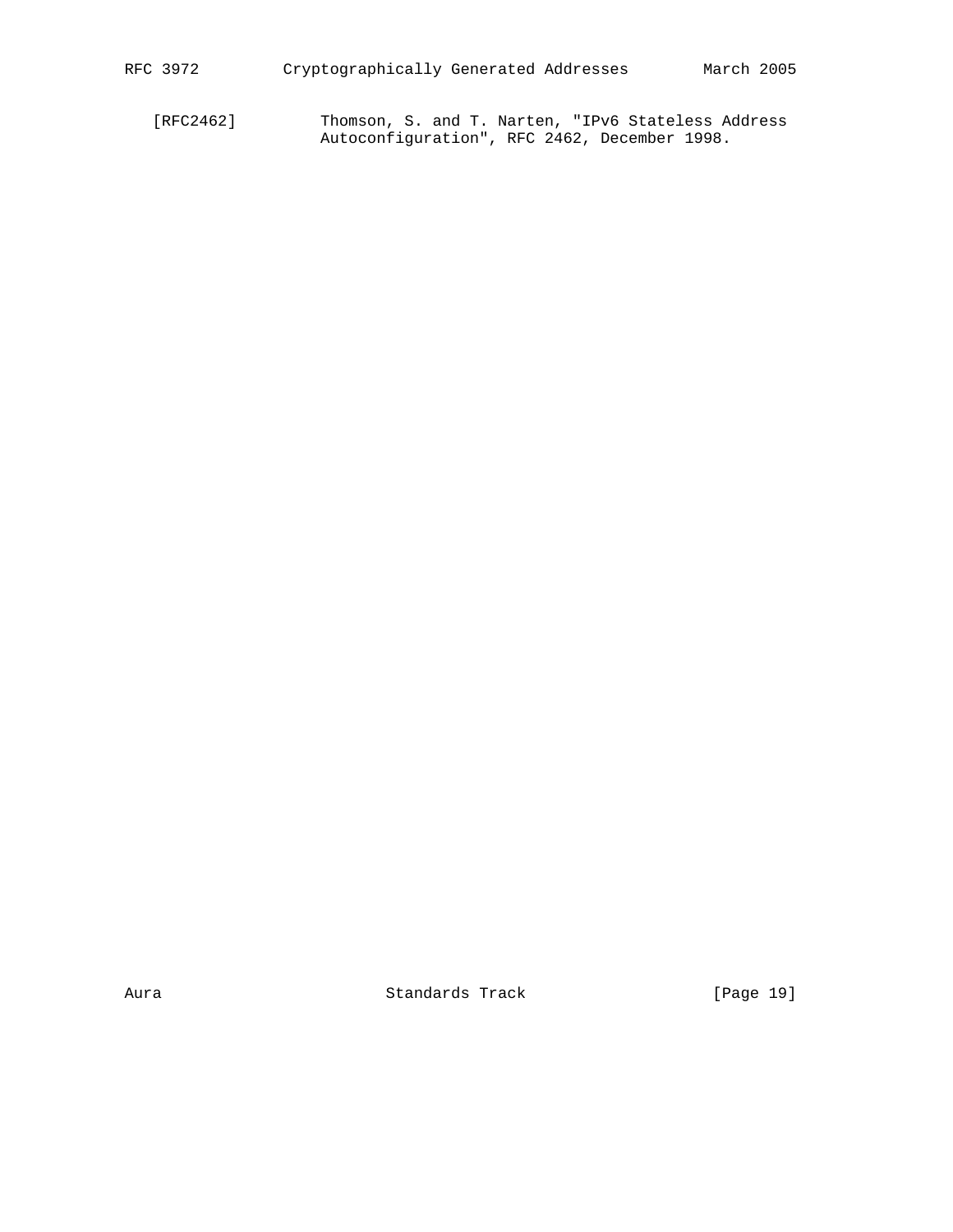Appendix A. Example of CGA Generation

 We generate a CGA with Sec=1 from the subnet prefix fe80:: and the following public key:

 305c 300d 0609 2a86 4886 f70d 0101 0105 0003 4b00 3048 0241 00c2 c2f1 3730 5454 f10b d9ce a368 44b5 30e9 211a 4b26 2b16 467c b7df ba1f 595c 0194 f275 be5a 4d38 6f2c 3c23 8250 8773 c786 7f9b 3b9e 63a0 9c7b c48f 7a54 ebef af02 0301 0001

 The modifier is initialized to a random value 89a8 a8b2 e858 d8b8 f263 3f44 d2d4 ce9a. The input to Hash2 is:

 89a8 a8b2 e858 d8b8 f263 3f44 d2d4 ce9a 0000 0000 0000 0000 00 305c 300d 0609 2a86 4886 f70d 0101 0105 0003 4b00 3048 0241 00c2 c2f1 3730 5454 f10b d9ce a368 44b5 30e9 211a 4b26 2b16 467c b7df ba1f 595c 0194 f275 be5a 4d38 6f2c 3c23 8250 8773 c786 7f9b 3b9e 63a0 9c7b c48f 7a54 ebef af02 0301 0001

 The 112 first bits of the SHA-1 hash value computed from the above input are Hash2=436b 9a70 dbfd dbf1 926e 6e66 29c0. This does not begin with 16\*Sec=16 zero bits. Thus, we must increment the modifier by one and recompute the hash. The new input to Hash2 is:

 89a8 a8b2 e858 d8b8 f263 3f44 d2d4 ce9b 0000 0000 0000 0000 00 305c 300d 0609 2a86 4886 f70d 0101 0105 0003 4b00 3048 0241 00c2 c2f1 3730 5454 f10b d9ce a368 44b5 30e9 211a 4b26 2b16 467c b7df ba1f 595c 0194 f275 be5a 4d38 6f2c 3c23 8250 8773 c786 7f9b 3b9e 63a0 9c7b c48f 7a54 ebef af02 0301 0001

 The new hash value is Hash2=0000 01ca 680b 8388 8d09 12df fcce. The 16 leftmost bits of Hash2 are all zero. Thus, we found a suitable modifier. (We were very lucky to find it so soon.)

The input to Hashl is:

 89a8 a8b2 e858 d8b8 f263 3f44 d2d4 ce9b fe80 0000 0000 0000 00 305c 300d 0609 2a86 4886 f70d 0101 0105 0003 4b00 3048 0241 00c2 c2f1 3730 5454 f10b d9ce a368 44b5 30e9 211a 4b26 2b16 467c b7df ba1f 595c 0194 f275 be5a 4d38 6f2c 3c23 8250 8773 c786 7f9b 3b9e 63a0 9c7b c48f 7a54 ebef af02 0301 0001

 The 64 first bits of the SHA-1 hash value of the above input are Hash1=fd4a 5bf6 ffb4 ca6c. We form an interface identifier from this by writing Sec=1 into the three leftmost bits and by setting bits 6 and 7 (the "u" and "g" bits) to zero. The new interface identifier is 3c4a:5bf6:ffb4:ca6c.

Aura Standards Track [Page 20]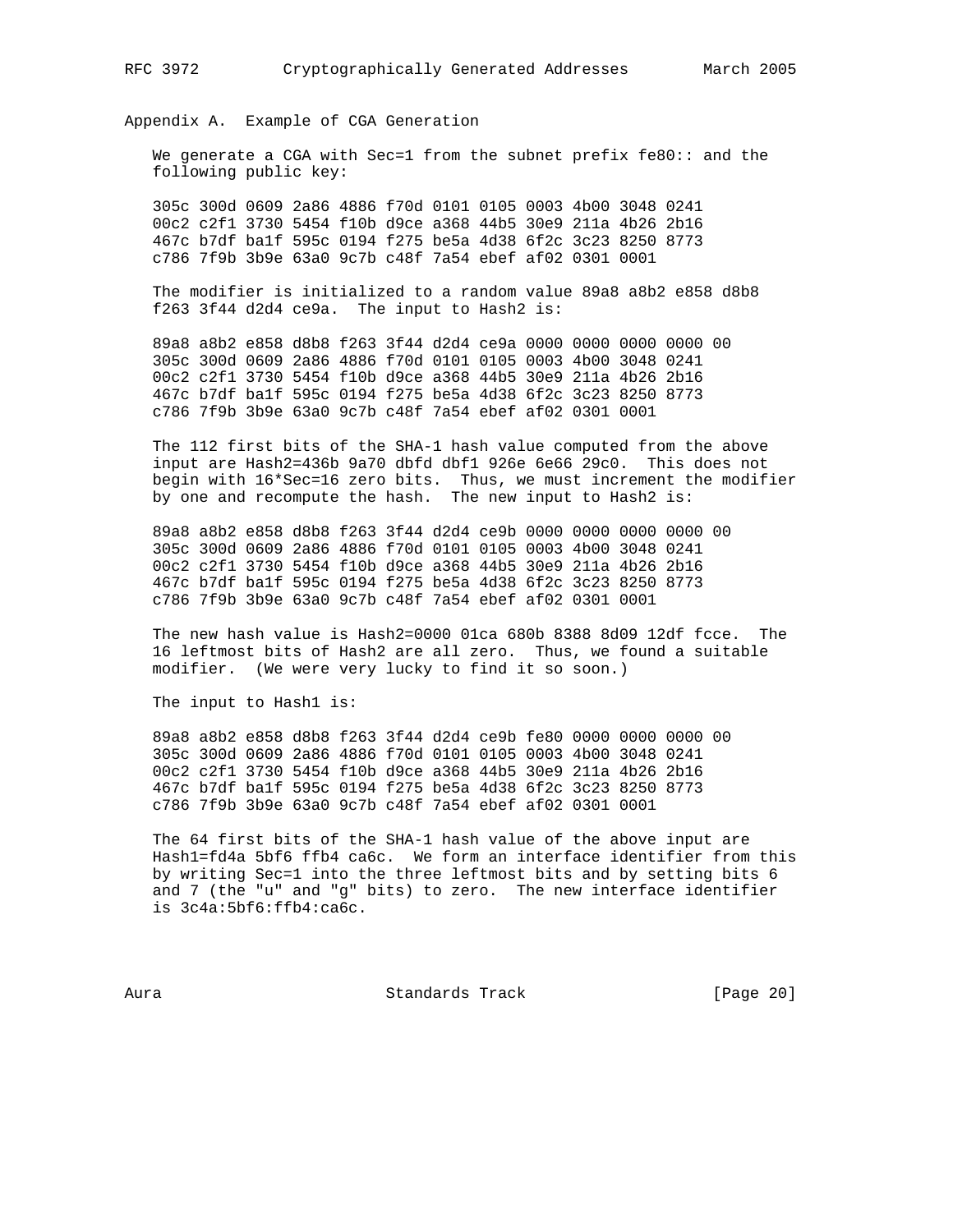Finally, we form the IPv6 address fe80::3c4a:5bf6:ffb4:ca6c. This is the new CGA. No address collisions were detected this time. (Collisions are very rare.) The CGA Parameters data structure associated with the address is the same as the input to Hash1 above.

Appendix B. Acknowledgements

 The author gratefully acknowledges the contributions of Jari Arkko, Francis Dupont, Pasi Eronen, Christian Huitema, James Kempf, Pekka Nikander, Michael Roe, Dave Thaler, and other participants of the SEND working group.

Author's Address

 Tuomas Aura Microsoft Research Roger Needham Building 7 JJ Thomson Avenue Cambridge CB3 0FB United Kingdom

 Phone: +44 1223 479708 EMail: tuomaura@microsoft.com

Aura Standards Track [Page 21]